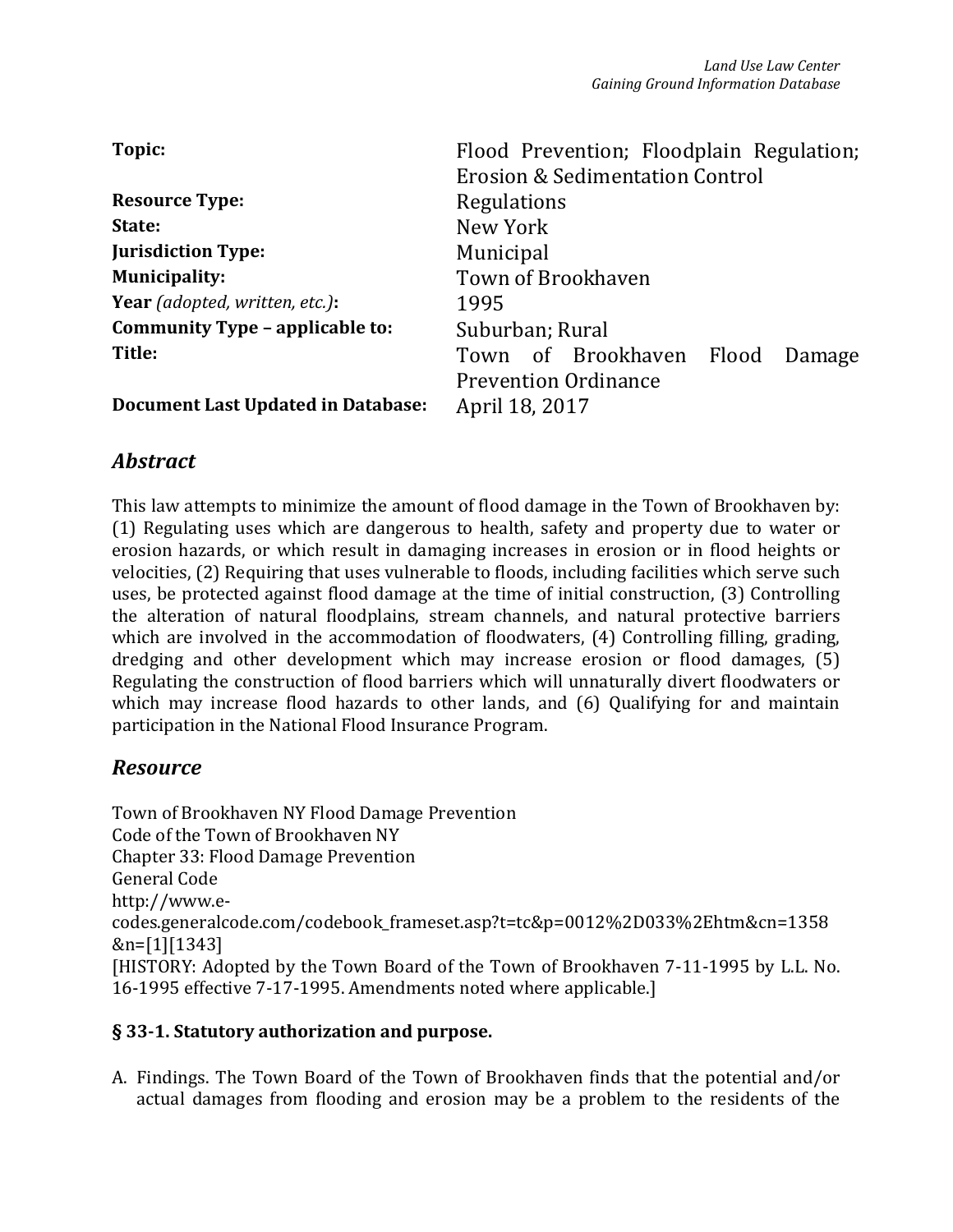Town of Brookhaven and that such damages may include: destruction or loss of private and public housing, damage to public facilities, both publicly and privately owned, and injury to and loss of human life. In order to minimize the threat of such damages and to achieve the purposes and objectives hereinafter set forth, this chapter is adopted.

- B. Statement of purpose. It is the purpose of this chapter to promote the public health, safety, and general welfare, and to minimize public and private losses due to flood conditions in specific areas by provisions designed to:
	- (1) Regulate uses which are dangerous to health, safety and property due to water or erosion hazards, or which result in damaging increases in erosion or in flood heights or velocities;
	- (2) Require that uses vulnerable to floods, including facilities which serve such uses, be protected against flood damage at the time of initial construction;
	- (3) Control the alteration of natural floodplains, stream channels, and natural protective barriers which are involved in the accommodation of floodwaters;
	- (4) Control filling, grading, dredging and other development which may increase erosion or flood damages;
	- (5) Regulate the construction of flood barriers which will unnaturally divert floodwaters or which may increase flood hazards to other lands, and;
	- (6) Qualify for and maintain participation in the National Flood Insurance Program.
- C. Objectives. The objectives of this chapter are to:
	- (1) Protect human life and health;
	- (2) Minimize expenditure of public money for costly flood control projects;
	- (3) Minimize the need for rescue and relief efforts associated with flooding and generally undertaken at the expense of the general public;
	- (4) Minimize prolonged business interruptions;
	- (5) Minimize damage to public facilities and utilities such as water and gas mains, electric, telephone, sewer lines, streets and bridges located in areas of special flood hazard;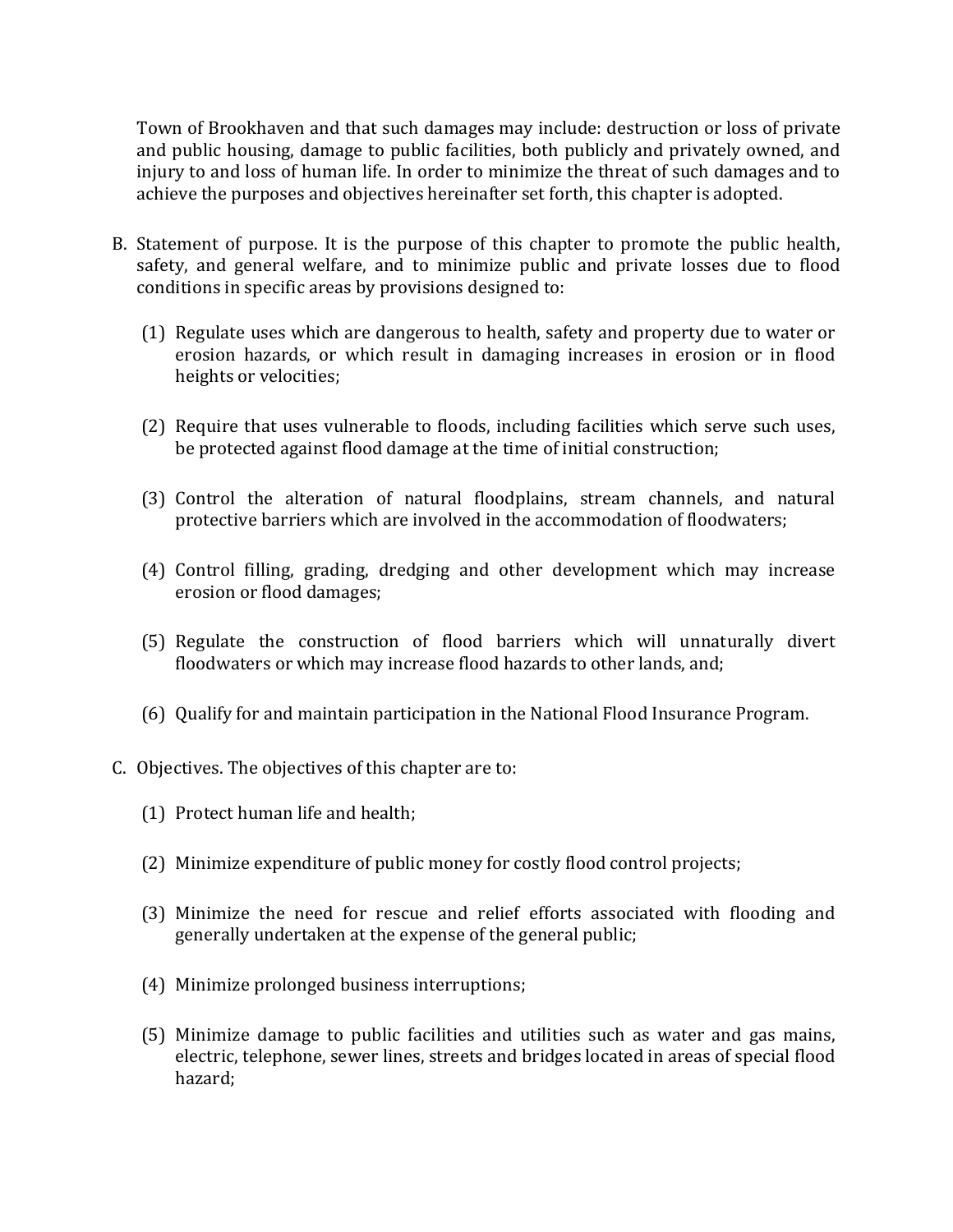- (6) Help maintain a stable tax base by providing for the sound use and development of areas of special flood hazard so as to minimize future flood blight areas;
- (7) Provide that developers are notified that property is in an area of special flood hazard; and
- (8) Ensure that those who occupy the areas of special flood hazard assume responsibility for their actions.

## § 33-2. Definitions.

Unless specifically defined below, words or phrases used in this chapter shall be interpreted so as to give them the meaning they have in common usage and to give this chapter its most reasonable application.

APPEAL — A request for a review of the local administrator's interpretation of any provision of this chapter or a request for a variance.

AREA OF SHALLOW FLOODING — A designated AO, AH or VO Zone on a community's Flood Insurance Rate Map (FIRM) with a one-percent or greater annual chance of flooding to an average annual depth of one to three feet where a clearly defined channel does not exist, where the path of flooding is unpredictable and where velocity flow may be evident. Such flooding is characterized by ponding or sheet flow.

AREA OF SPECIAL FLOOD HAZARD  $-$  Is the land in the floodplain within a community subject to a one-percent or greater chance of flooding in any given year. This area may be designated as Zone A, AE, AH, AO, A1-A30, A99, V, VO, VE, or V1-V30. It is also commonly referred to as the "base floodplain" or "100-year floodplain."

BASE FLOOD — The flood having a one-percent chance of being equalled or exceeded in any given year.

BASEMENT — That portion of a building having its floor subgrade (below ground level) on all sides.

BREAKAWAY WALL — A wall that is not part of the structural support of the building and is intended through its design and construction to collapse under specific lateral loading forces without causing damage to the elevated portion of the building or the supporting foundation system.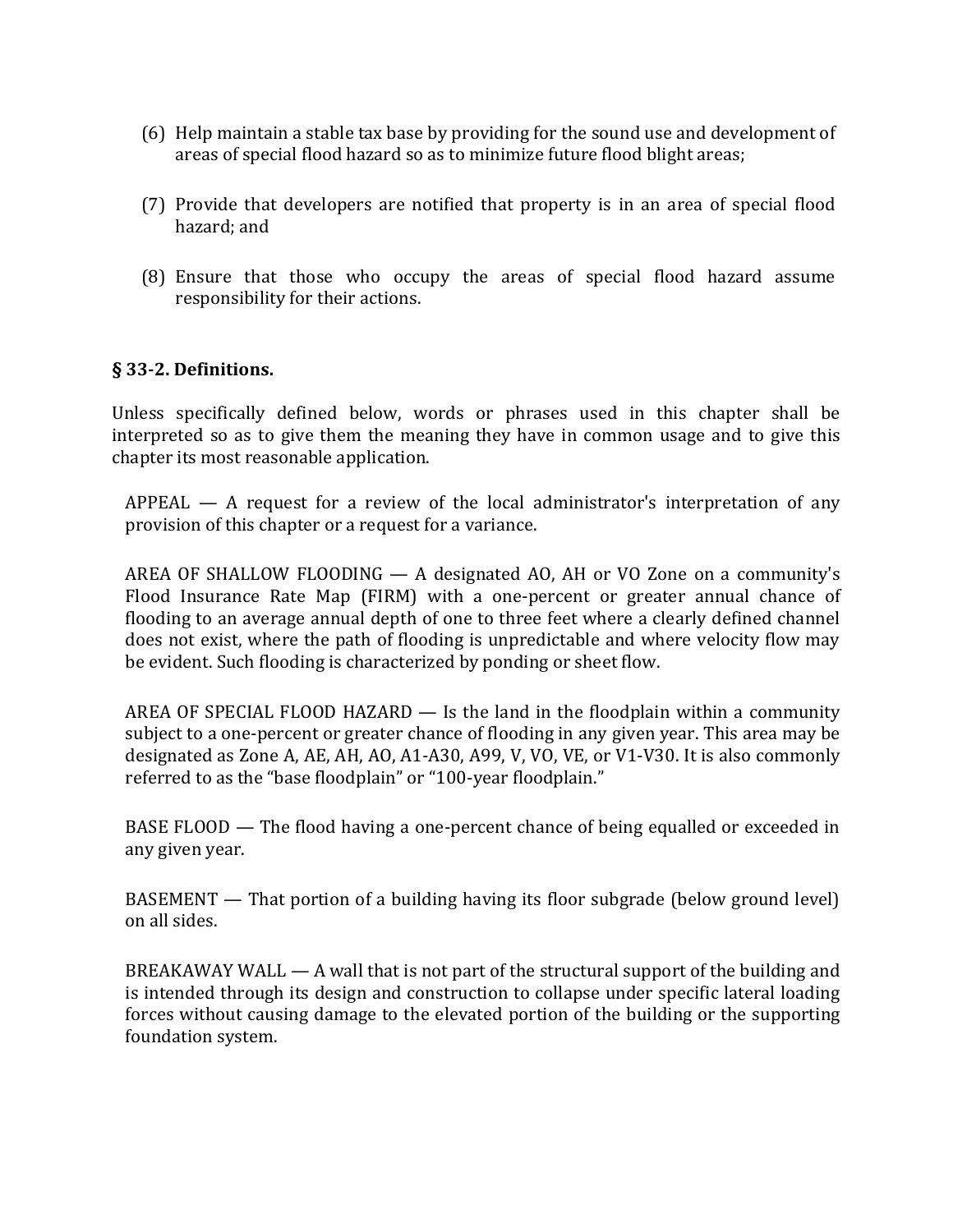BUILDING — See "structure."

CELLAR — Has the same meaning as "basement."

COASTAL HIGH HAZARD AREA — An area of special flood hazard extending from offshore to the inland limit of a primary frontal dune along an open coast and any other area subject to high velocity wave action from storms or seismic sources. The area is designated on a FIRM as Zone V1-V30, VE, VO or V.

DEVELOPMENT — Any man-made change to improved or unimproved real estate, including but not limited to buildings or other structures, mining, dredging, filling, paving, excavation or drilling operations or storage of equipment or materials.

ELEVATED BUILDING  $-$  A non-basement building (i) built, in the case of a building in Zone A1-A30, AE, A, A99, AO, AH, B, C, X, or D, to have the top of the elevated floor, or in the case of a building in Zone V1-30, VE, or V, to have the bottom of the lowest horizontal structure member of the elevated floor elevated above the ground level by means of pilings, columns (posts and piers), or shear walls parallel to the flow of the water and (ii) adequately anchored so as not to impair the structural integrity of the building during a flood of up to the magnitude of the base flood. In the case of Zone A1-A30, AE, A, A99, AO, AH, B, C, X, or D, "elevated building" also includes a building elevated by means of fill or solid foundation perimeter walls with openings sufficient to facilitate the unimpeded movement of floodwaters. In the case of Zone V1-V30, VE, or V, "elevated building," also includes a building otherwise meeting the definition of "elevated building," even though the lower area is enclosed by means of breakaway walls that meet the federal standards.

EXISTING MANUFACTURED HOME PARK OR SUBDIVISION — A manufactured home park or subdivision for which the construction of facilities for servicing the lots on which the manufactured homes are to be affixed (including, at a minimum, the installation of utilities, the construction of streets, and either final site grading or the pouring of concrete pads) is complete before the effective date of the floodplain management regulations adopted by the community.

EXPANSION TO AN EXISTING MANUFACTURED HOME PARK OR SUBDIVISION — The preparation of additional sites by the construction of facilities for servicing the lots on which the manufactured homes are to be affixed (including the installation of utilities, the construction of streets, and either final site grading or the pouring of concrete pads).

FEDERAL EMERGENCY MANAGEMENT AGENCY — The federal agency that administers the National Flood Insurance Program.

FLOOD or FLOODING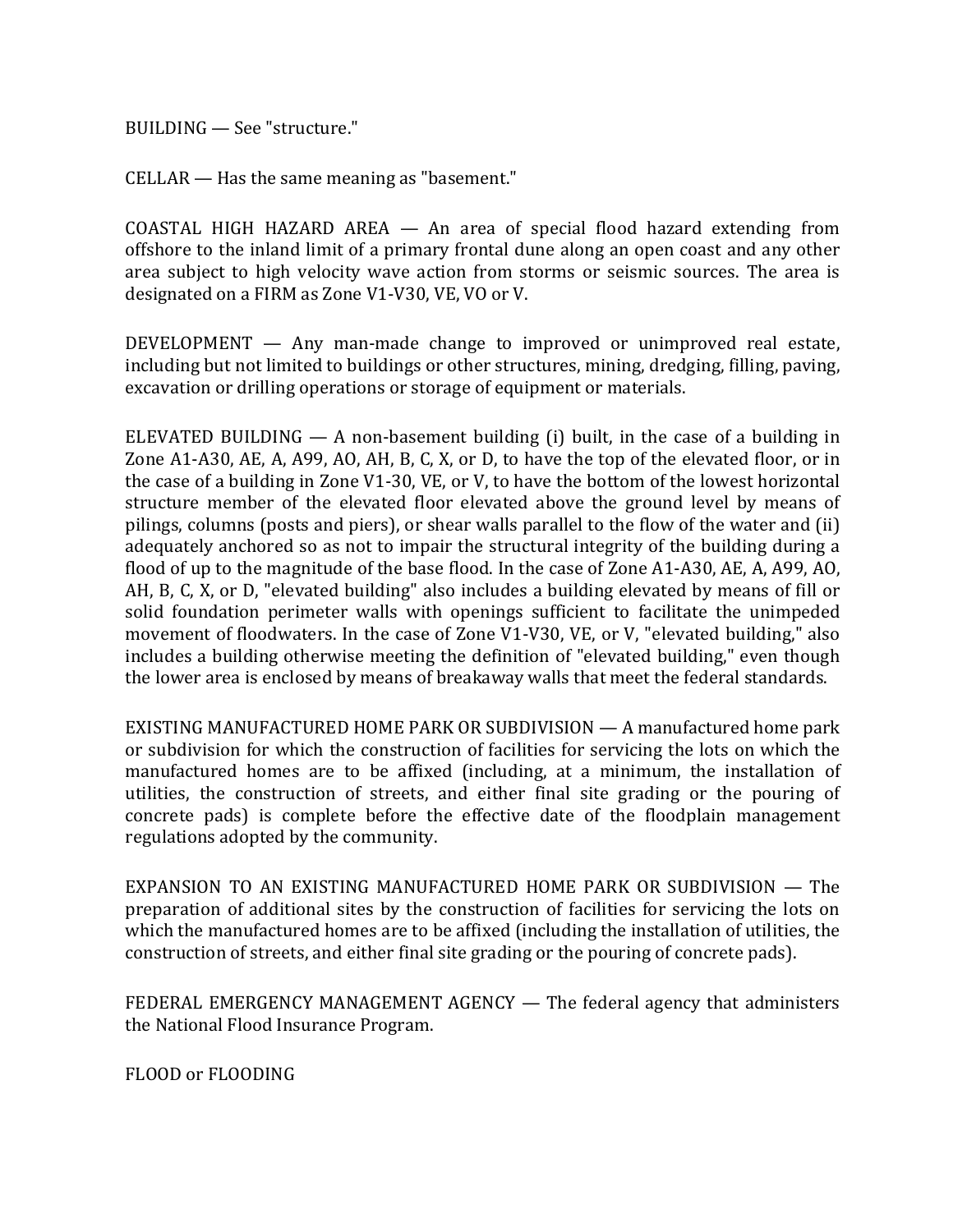- A. A general and temporary condition of partial or complete inundation of normally dry land areas from:
	- (1) The overflow of inland or tidal waters;
	- (2) The unusual and rapid accumulation or runoff of surface waters from any source.
- B. "Flood" or "flooding" also means the collapse or subsidence of land along the shore of a lake or other body of water as a result of erosion or undermining caused by waves or currents of water exceeding anticipated cyclical levels or suddenly caused by an unusually high water level in a natural body of water, accompanied by a severe storm, or by an unanticipated force of nature, such as a flash flood or an abnormal tidal surge, or by some similarly unusual and unforeseeable event which results in flooding as defined in Subsection A(1) above.

FLOOD BOUNDARY AND FLOODWAY MAP (FBFM) — An official map of the community published by the Federal Emergency Management Agency as part of a riverine community's Flood Insurance Study. The FBFM delineates a regulatory floodway along watercourses studied in detail in the Flood Insurance Study.

FLOOD ELEVATION STUDY — An examination, evaluation and determination of the flood hazards and, if appropriate, corresponding water surface elevations, or an examination, evaluation and determination of flood-related erosion hazards.

FLOOD HAZARD BOUNDARY MAP (FHBM) — An official map of a community, issued by the Federal Emergency Management Agency, where the boundaries of the areas of special flood hazard have been designated as Zone A but no flood elevations are provided.

FLOOD INSURANCE RATE MAP (FIRM) — An official map of a community, on which the Federal Emergency Management Agency has delineated both the areas of special flood hazard and the risk premium zones applicable to the community.

FLOOD INSURANCE STUDY — See "flood elevation study."

FLOODPLAIN or FLOOD-PRONE AREA — Any land area susceptible to being inundated by water from any source (see definition of "flooding").

FLOODPROOFING — Any combination of structural and non-structural additions, changes, or adjustments to structures which reduce or eliminate flood damage to real estate or improved real property, water and sanitary facilities, structures and their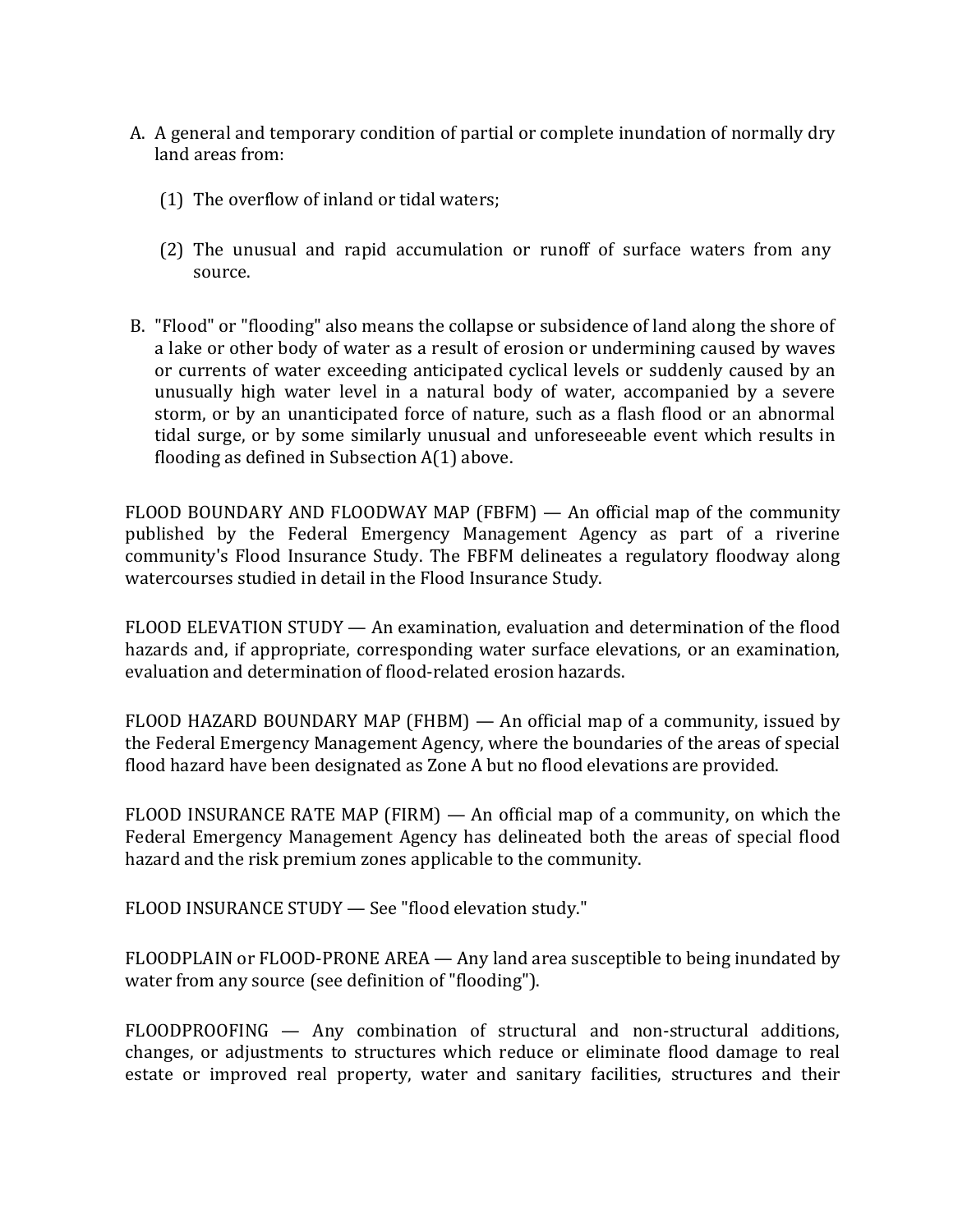contents.

FLOODWAY — Has the same meaning as "regulatory floodway."

FUNCTIONALLY DEPENDENT USE — A use which cannot perform its intended purpose unless it is located or carried out in close proximity to water, such as docking or port facility necessary for the loading and unloading of cargo or passengers, shipbuilding, and ship repair facilities. The term does not include long-term storage, manufacturing, sales, or service facilities.

HIGHEST ADJACENT GRADE — The highest natural elevation of the ground surface, prior to construction, next to the proposed walls of a structure.

HISTORIC STRUCTURE — Any structure that is:

- A. Listed individually in the National Register of Historic Places (a listing maintained by the Department of the Interior) or preliminarily determined by the Secretary of the Interior as meeting the requirements for individual listing on the National Register;
- B. Certified or preliminarily determined by the Secretary of the Interior as contributing to the historical significance of a registered historic district or a district preliminarily determined by the Secretary to qualify as a registered historic district;
- C. Individually listed on a state inventory of historic places in states with historic preservation programs which have been approved by the Secretary of the Interior; or
- D. Individually listed on a local inventory of historic places in communities with historic preservation programs that have been certified either:
	- (1) By an approved state program as determined by the Secretary of the Interior; or
	- (2) Directly by the Secretary of the Interior in states without approved programs.

LOCAL ADMINISTRATOR — The person appointed by the community to administer and implement this chapter by granting or denying development permits in accordance with its provisions. This person is often the Code Enforcement Officer, Building Inspector or employee of an engineering department.

LOWEST FLOOR — Lowest floor of the lowest enclosed area (including basement or cellar). An unfinished or flood resistant enclosure, usable solely for parking of vehicles, building access, or storage in an area other than a basement area is not considered a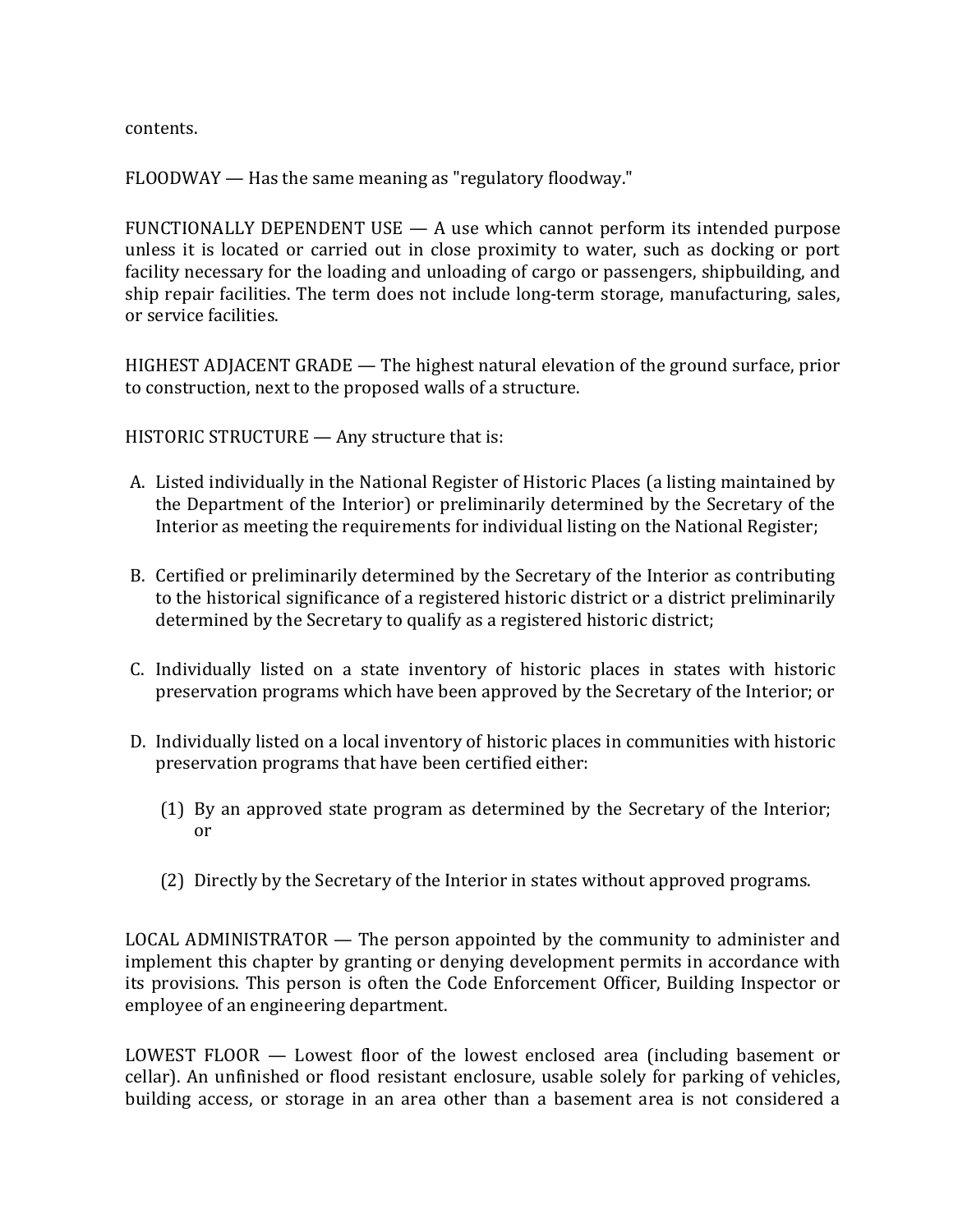building's lowest floor; provided that such enclosure is not built so as to render the structure in violation of the applicable nonelevation design requirements of this chapter.

MANUFACTURED HOME — A structure, transportable in one or more sections, which is built on a permanent chassis and designed to be used with or without a permanent foundation when connected to the required utilities. The term does not include a "recreational vehicle."

MANUFACTURED HOME PARK OR SUBDIVISION — A parcel (or contiguous parcels) of land divided into two or more manufactured home lots for rent or sale.

MEAN SEA LEVEL — For purposes of the National Flood Insurance Program, the National Geodetic Vertical Datum (NGVD) of 1929 or other datum, to which base flood elevations shown on a community's Flood Insurance Rate Map are referenced.

MOBILE HOME — Has the same meaning as "manufactured home."

NATIONAL GEODETIC VERTICAL DATUM (NGVD) — As corrected in 1929 is a vertical control used as a reference for establishing varying elevations within the floodplain.

NEW CONSTRUCTION — Structures for which the start of construction commenced on or after the effective date of a floodplain management regulation adopted by the community and includes any subsequent improvements to such structure.

NEW MANUFACTURED HOME PARK OR SUBDIVISION — A manufactured home park or subdivision for which the construction of facilities for servicing the lots on which the manufactured homes are to be affixed (including at a minimum, the installation of utilities, the construction of streets, and either final site grading or the pouring of concrete pads) is completed on or after the effective date of floodplain management regulations adopted by a community.

ONE HUNDRED YEAR FLOOD or 100-YEAR FLOOD — Has the same meaning as "base flood."

PRIMARY FRONTAL DUNE — A continuous or nearly continuous mound or ridge of sand with relatively steep seaward and landward slopes immediately landward and adjacent to the beach and subject to erosion and overtopping from high tides and waves during major coastal storms. The inland limit of the primary frontal dune occurs at the point where there is a distinct change from a relatively steep slope to a relatively mild slope.

PRINCIPALLY ABOVE GROUND — That at least 51% of the actual cash value of the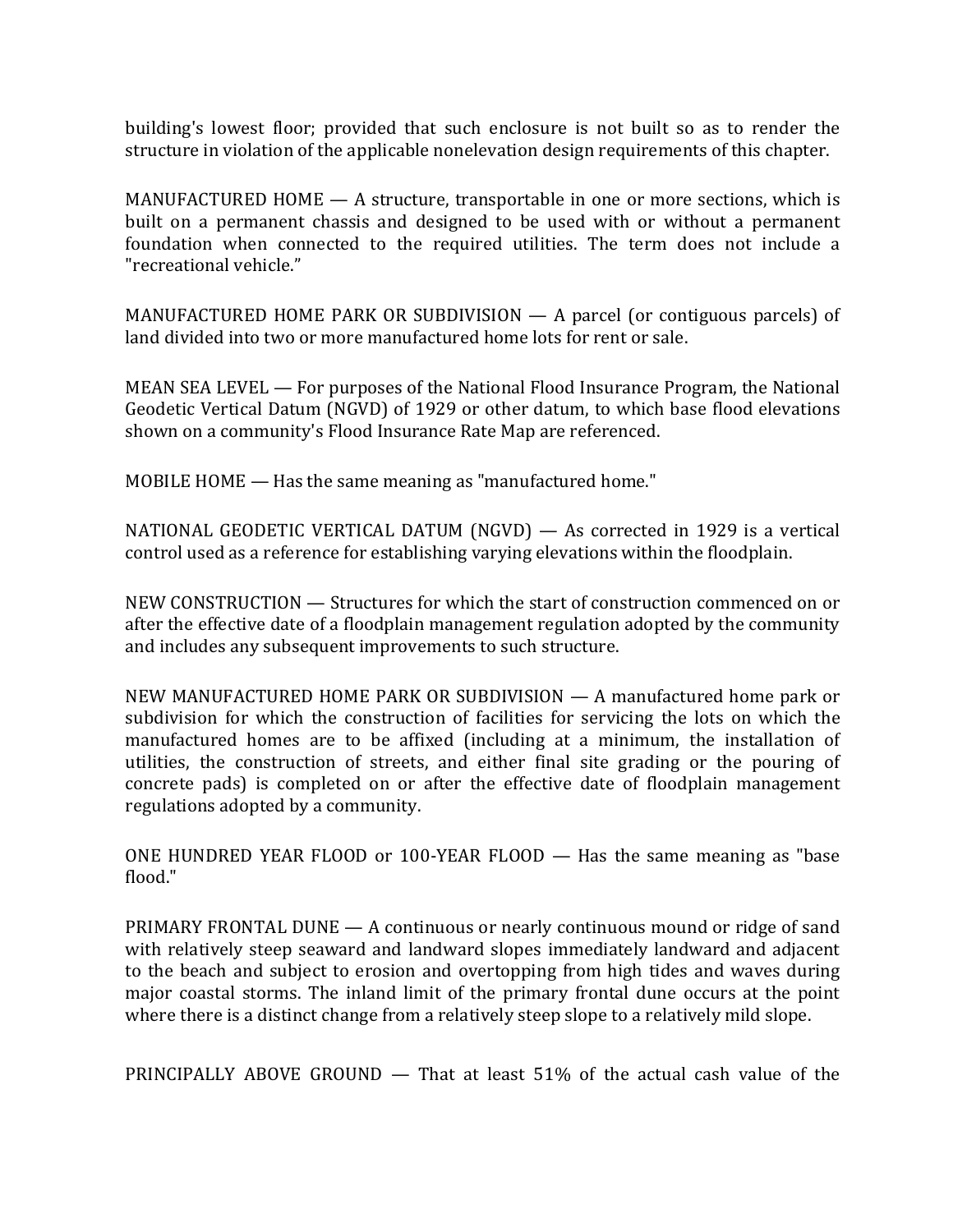structure, excluding land value, is above ground.

RECREATIONAL VEHICLE — A vehicle which is:

- A. Built on a single chassis;
- B. Four hundred square feet or less when measured at the largest horizontal projections;
- C. Designed to be self-propelled or permanently towable by a light-duty truck; and
- D. Not designed primarily for use as a permanent dwelling but as temporary living quarters for recreational, camping, travel, or seasonal use.

REGULATORY FLOODWAY — The channel of a river or other watercourse and the adjacent land areas that must be reserved in order to discharge the base flood without cumulatively increasing the water surface elevation more than a designated height as determined by the Federal Emergency Management Agency in a Flood Insurance Study or by other agencies as provided in § 33-4D(2).

SAND DUNES — Naturally occurring accumulations of sand in ridges or mounds landward of the beach.

START OF CONSTRUCTION — Includes substantial improvement and means the initiation, excluding planning and design, of any phase of a project, physical alteration of the property, and shall include land preparation, such as clearing, grading, and filling; installation of streets and/or walkways; excavation for a basement, footings, piers, or foundations or the erection of temporary forms. It also includes the placement and/or installation on the property of accessory buildings (garages, sheds), storage trailers, and building materials. For manufactured homes the "actual start" means affixing of the manufactured home to its permanent site.

STRUCTURE — A walled and roofed building, including a gas or liquid storage tank, that is principally above ground, as well as a manufactured home.

SUBSTANTIAL DAMAGE — Damage of any origin sustained by a structure whereby the cost of restoring the structure to its before damaged condition would equal or exceed 50% of the market value of the structure before the damage occurred.

SUBSTANTIAL IMPROVEMENT — Any reconstruction, rehabilitation, addition or other improvement of a structure, the cost of which equals or exceeds 50% of the market value of the structure before the start of construction of the improvement. The term includes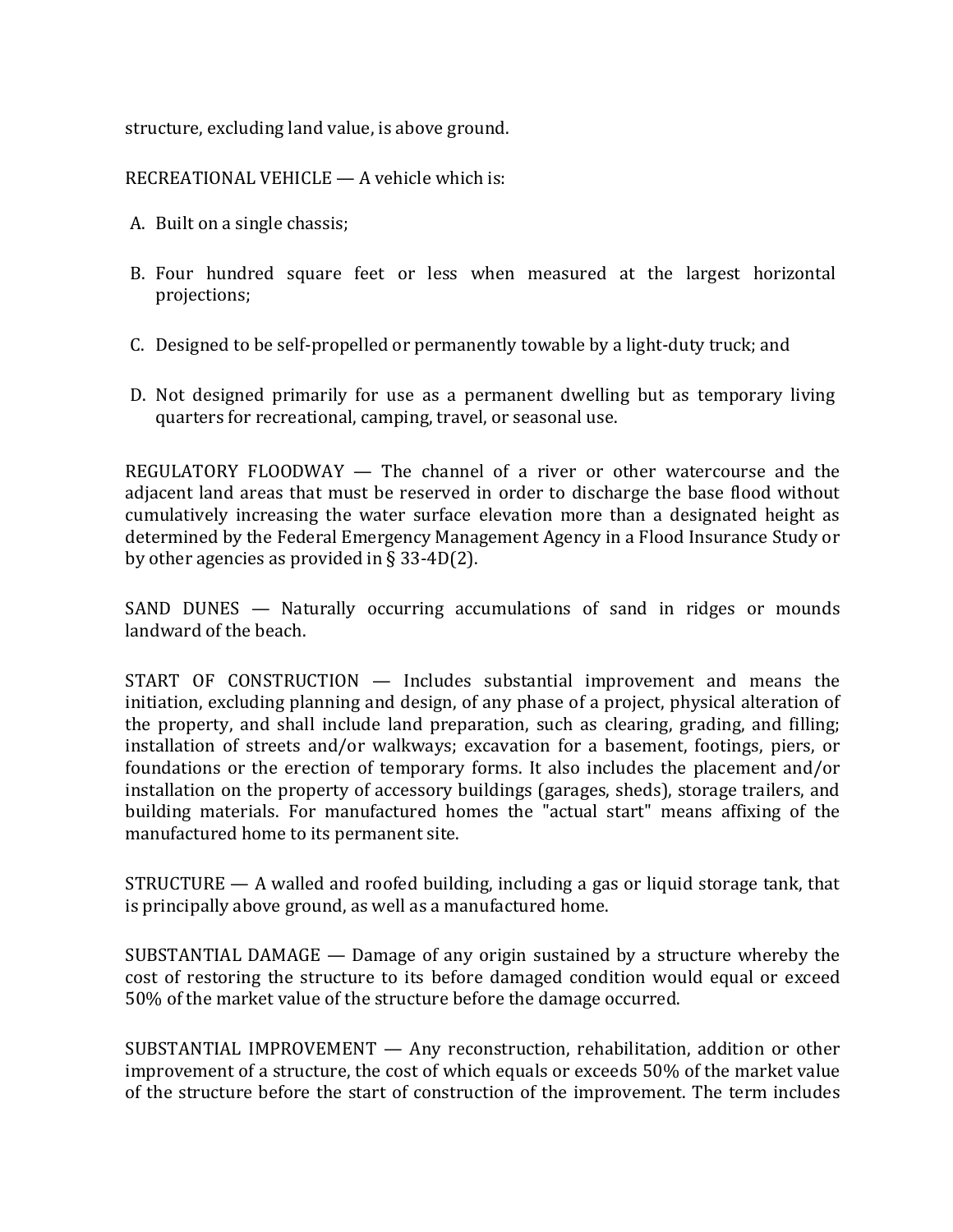structures which have incurred substantial damage, regardless of the actual repair work performed. The term does not, however, include either:

- A. Any project for improvement of a structure to correct existing violations of state or local health, sanitary, or safety code specifications which have been identified by the local code enforcement official and which are the minimum necessary to assure safe living condition; or
- B. Any alteration of an historic structure, provided that the alteration will not preclude the structure's continued designation as an "historic structure.

VARIANCE  $-$  A grant of relief from the requirements of this chapter which permits construction or use in a manner that would otherwise be prohibited by this chapter.

#### § 33-3. General provisions.

- A. Lands to which this chapter applies. This chapter shall apply to all areas of special flood hazard within the jurisdiction of the Town of Brookhaven, Suffolk County, New York.
- B. Basis for establishing the areas of special flood hazard. [Amended 9-1-1998 by L.L. No. 21-1998, effective 9-4-1998]
	- (1) The areas of special flood hazard for the Town of Brookhaven, Community No. 365334, are identified and defined on the following documents prepared by the Federal Emergency Management Agency:
		- (a) A scientific and engineering report entitled "Flood Insurance Study, Suffolk County, New York (all jurisdictions)" dated May 4, 1998.
		- (b) Flood Insurance Rate Map for Suffolk County, New York (all jurisdictions) as shown on Index No. 36103C0000, and panel(s) 0357, 0358, 0359, 0367, 0369, 0376, 0377, 0378, 0379, 0383, 0384, 0390, 0395, 0403, 0404, 0408, 0409, 0415, 0420, 0426, 0428, 0437, 0439, 0440, 0443, 0444, 0461, 0462, 0463, 0464, 0660, 0680, 0685, 0686, 0687, 0693, 0694, 0695, 0705, 0710, 0711, 0712, 0713, 0714, 0716, 0717, 0718, 0719, 0730, 0735, 0736, 0737, 0738, 0739, 0741, 0742, 0743, 0744, 0751, 0752, 0753, 0761, 0763, 0884, 0892, 0894, 0903, 0904, 0906, 0907, 0908, 0909, 0911, 0912, 0913, 0916, 0917, 0926, 0927, 0928, 0929, 0931, 0932, 0933, 0934, 0936, 0951, 0952, 0956, whose effective date is May 4, 1998.
	- (2) The above documents are hereby adopted and declared to be a part of this chapter. The Flood Insurance Study and/or maps are on file at: the office of the Brookhaven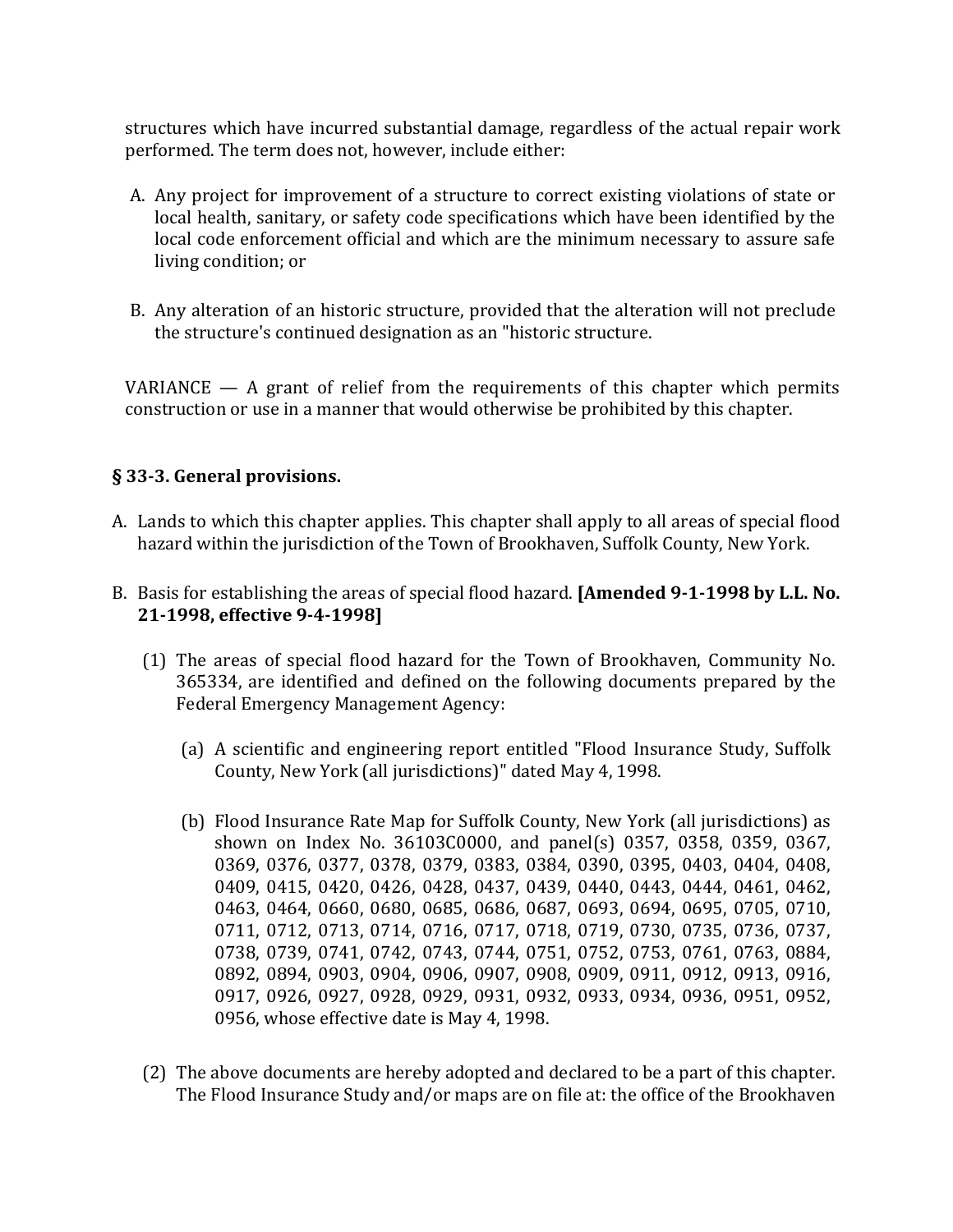Town Clerk.

- C. Interpretation and conflict with other laws.
	- (1) This chapter includes all revisions to the National Flood Insurance Program through November 1, 1989, and shall supersede all previous laws adopted for the purpose of flood damage prevention.
	- (2) In their interpretation and application, the provisions of this chapter shall be held to be minimum requirements, adopted for the promotion of the public health, safety, and welfare. Whenever the requirements of this chapter are at variance with the requirements of any other lawfully adopted rules, regulations, or ordinances, the most restrictive, or that imposing the higher standards, shall govern.
- D. Severability. The invalidity of any section or provision of this chapter shall not invalidate any other section or provision thereof.
- E. Penalties for noncompliance. No structure in an area of special flood hazard shall hereafter be constructed, located, extended, converted, or altered and no land shall be excavated or filled without full compliance with the terms of this chapter and any other applicable regulations. Any infraction of the provisions of this chapter by failure to comply with any of its requirements, including infractions of conditions and safeguards established in connection with conditions of the permit, shall constitute a violation. Any person who violates this chapter or fails to comply with any of its requirements shall, upon conviction thereof, be fined no more than \$250 or imprisoned for not more than 15 days, or both. Each day of noncompliance shall be considered a separate offense. Nothing herein contained shall prevent the Town of Brookhaven from taking such other lawful action as necessary to prevent or remedy an infraction. Any structure found not compliant with the requirements of this chapter for which the developer and/or owner has not applied for and received an approved variance under § 33-6 will be declared noncompliant and notification sent to the Federal Emergency Management Agency.
- F. Warning and disclaimer of liability. The degree of flood protection required by this chapter is considered reasonable for regulatory purposes and is based on scientific and engineering considerations. Larger floods can and will occur on rare occasions. Flood heights may be increased by man-made or natural causes. This chapter does not imply that land outside the area of special flood hazards or uses permitted within such areas will be free from flooding or flood damages. This chapter shall not create liability on the part of the Town of Brookhaven, any officer or employee thereof, or the Federal Emergency Management Agency, for any flood damages that result from reliance on this chapter or any administrative decision lawfully made thereunder.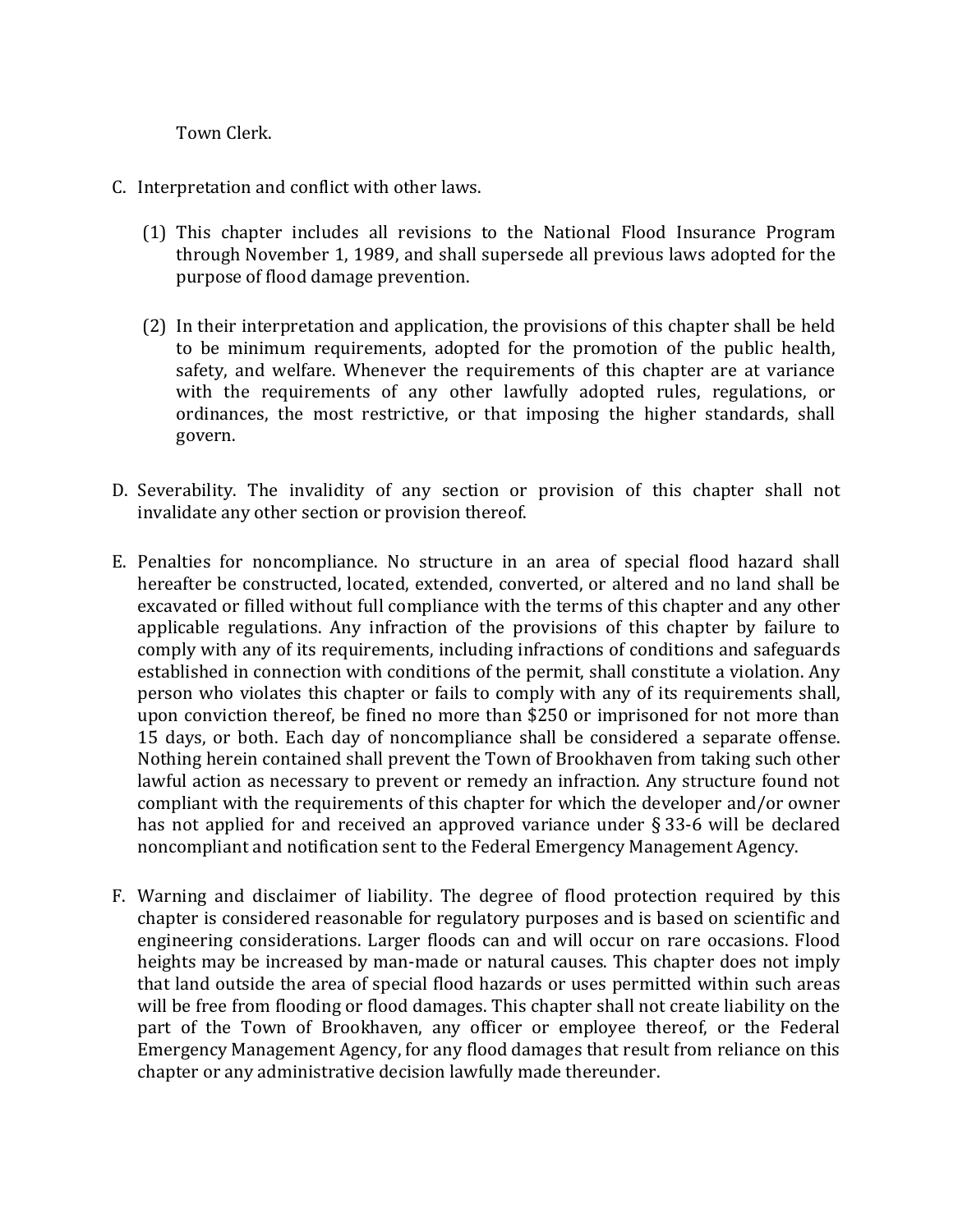## § 33-4. Administration.

- A. Designation of the local administrator. The Chief Building Inspector is hereby appointed local administrator to administer and implement this chapter by granting or denying floodplain development permits in accordance with its provisions.
- B. The floodplain development permit.
	- (1) Purpose. A floodplain development permit is hereby established for all construction and other development to be undertaken in areas of special flood hazard in this community for the purpose of protecting its citizens from increased flood hazards and insuring that new development is constructed in a manner that minimizes its exposure to flooding. It shall be unlawful to undertake any development in an area of special flood hazard, as shown on the Flood Insurance Rate Map enumerated in § 33-3B, without a valid floodplain development permit. Application for a permit shall be made on forms furnished by the local administrator and may include, but not be limited to: plans, in duplicate, drawn to scale and showing: the nature, location, dimensions, and elevations of the area in question; existing or proposed structures, fill, storage of materials, drainage facilities, and the location of the foregoing.
	- (2) Fees. All applications for a floodplain development permit shall be accompanied by an application fee which shall be computed in the same manner as a fee for a building permit laid out in § 29-2 of the Brookhaven Town Code. In addition, the applicant shall be responsible for reimbursing the Town of Brookhaven for any additional costs necessary for review, inspection and approval of this project. The local administrator may require a deposit of no more than \$500 to cover these additional costs.
- C. Application for a permit. The applicant shall provide at least the following information, where applicable. Additional information may be required on the permit application form.
	- (1) The proposed elevation, in relation to mean sea level, of the lowest floor (including basement or cellar) of any new or substantially improved structure to be located in Zone A1-A30, AE or AH, or Zone A if base flood elevation data are available. Upon completion of the lowest floor, the permittee shall submit to the local administrator the as-built elevation, certified by a licensed professional engineer or surveyor.
	- (2) The proposed elevation, in relation to mean sea level, of the bottom of the lowest structural member of the lowest floor (excluding pilings and columns) of any new or substantially improved structure to be located in Zone V1-V30 or VE, or Zone V if base flood elevation data are available. Upon completion of the lowest floor,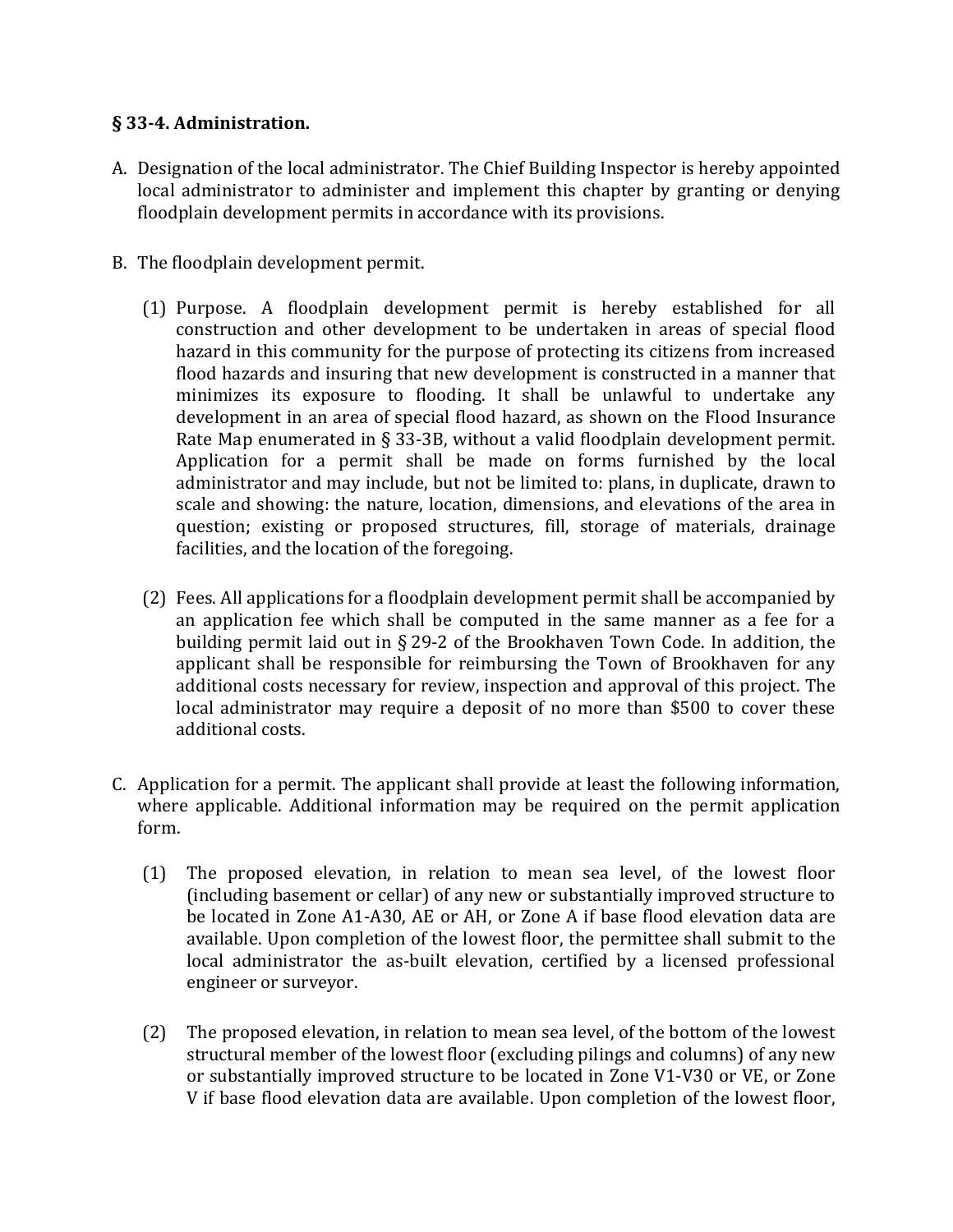the permittee shall submit to the local administrator the as-built elevation, certified by a licensed professional engineer or surveyor.

- (3) The proposed elevation, in relation to mean sea level, to which any new or substantially improved nonresidential structure will be floodproofed. Upon completion of the floodproofed portion of the structure, the permittee shall submit to the local administrator the as-built floodproofed elevation, certified by a professional engineer or surveyor.
- (4) A certificate from a licensed professional engineer or architect that any utility floodproofing will meet the criteria in  $\S$  33-5B(3), Utilities.
- (5) A certificate from a licensed professional engineer or architect that any nonresidential floodproofed structure will meet the floodproofing criteria in § 33-5E, Nonresidential structures (except coastal high hazard areas).
- (6) A description of the extent to which any watercourse will be altered or relocated as a result of proposed development. Computations by a licensed professional engineer must be submitted that demonstrate that the altered or relocated segment will provide equal or greater conveyance than the original stream segment. The applicant must submit any maps, computations or other material required by the Federal Emergency Management Agency (FEMA) to revise the documents enumerated in § 33-3B, when notified by the local administrator, and must pay any fees or other costs assessed by FEMA for this purpose. The applicant must also provide assurances that the conveyance capacity of the altered or relocated stream segment will be maintained.
- (7) A technical analysis, by a licensed professional engineer, if required by the local administrator, which shows whether proposed development to be located in an area of special flood hazard may result in physical damage to any other property.
- (8) In Zone A, when no base flood elevation data are available from other sources, base flood elevation data shall be provide by the permit applicant for subdivision proposals and other proposed developments (including proposals for manufactured home and recreational vehicle parks and subdivisions) that are greater than either 50 lots or 5 acres.
- (9) In Zones V1-V30 and VE, and also Zone V if base flood elevation are available, designs and specifications, certified by a licensed professional engineer or architect, for any breakaway walls in a proposed structure with design strengths in excess of 20 pounds per square foot.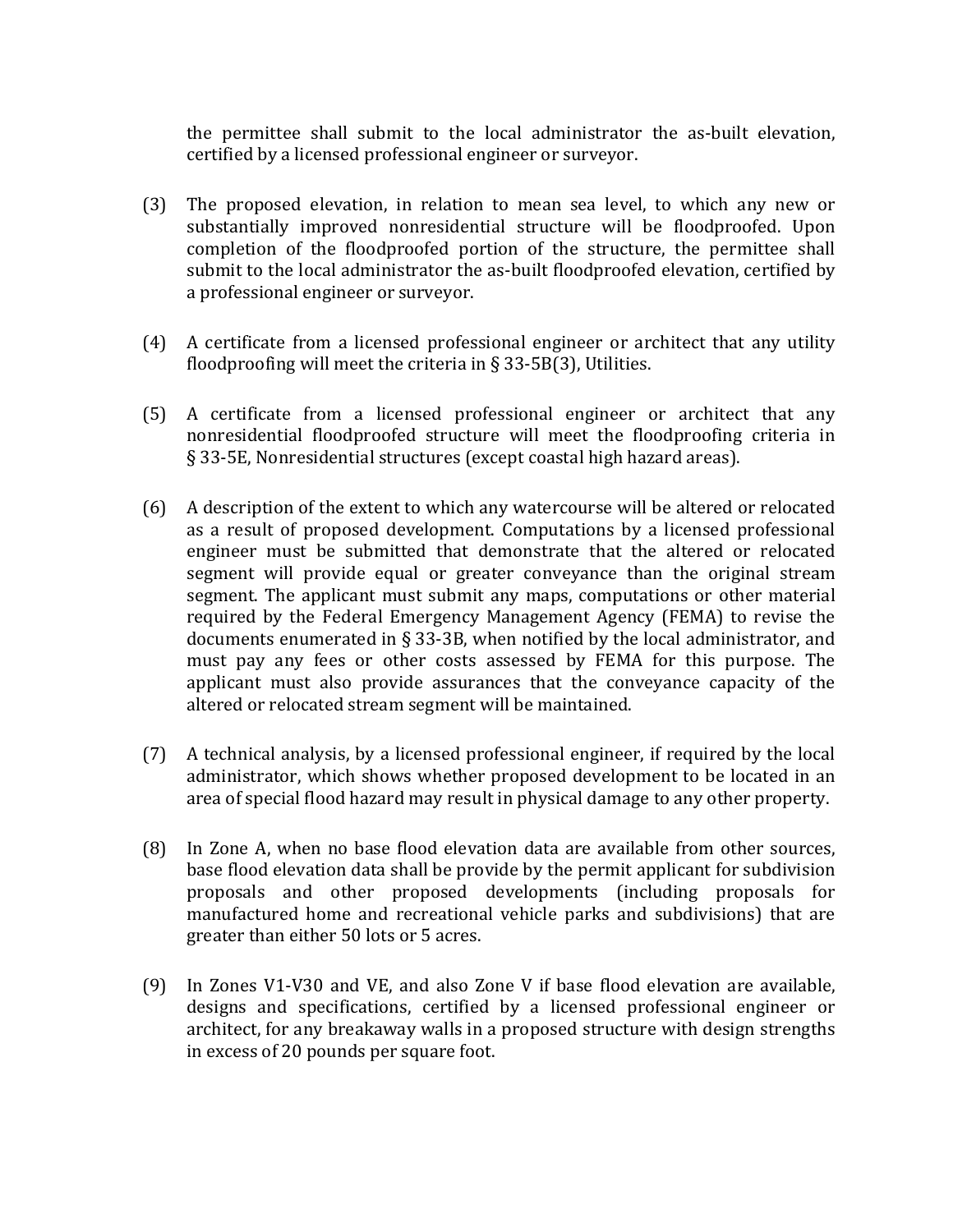- (10) In Zones V1-V30 and VE, and also Zone V if base flood elevation are available, for all new and substantial improvements to structures, floodplain development permit applications shall be accompanied by design plans and specifications, prepared in sufficient detail to enable independent review of the foundation support and connection components. Said plans and specification shall be developed or reviewed by a licensed professional engineer or architect, and shall be accompanied by a statement, bearing the signature of the architect or engineer, certifying that the design and methods of construction to be used are in accordance with accepted standards of practice and with all applicable provision of this chapter.
- D. Duties and responsibilities of the local administrator. Duties of the local administrator shall include, but not be limited to the following.
	- (1) Permit application review. The local administrator shall conduct the following permit application review before issuing a floodplain development permit:
		- (a) Review all applications for completeness, particularly with the requirements of § 33-4C, Application for a permit, and for compliance with the provision and standards of this chapter.
		- (b) Review subdivision and other proposed new development, including manufactured home parks to determine whether proposed building sites will be reasonably safe from flooding. If a proposed building site is located in an area of special flood hazard, all new construction and substantial improvements shall meet the applicable standards of § 33-5, Construction standards and, in particular, § 33-5A(2), Subdivision proposals.
		- (c) Determine whether any proposed development in an area of special flood hazard may result in physical damage to any other property (e.g., stream bank erosion and increased flood velocities). The local administrator may require the applicant to submit additional technical analyses and data necessary to complete the determination. If the proposed development may result in physical damage to any of the property or fails to meet the requirements of § 33-5, Construction standards, no permit shall be issued. The applicant may revise the application to include measures that mitigate or eliminate the adverse effects and resubmit the application.
		- (d) Determine that all necessary permits have been received from those governmental agencies from which approval is required by state or federal law.
	- (2) Use of other flood data.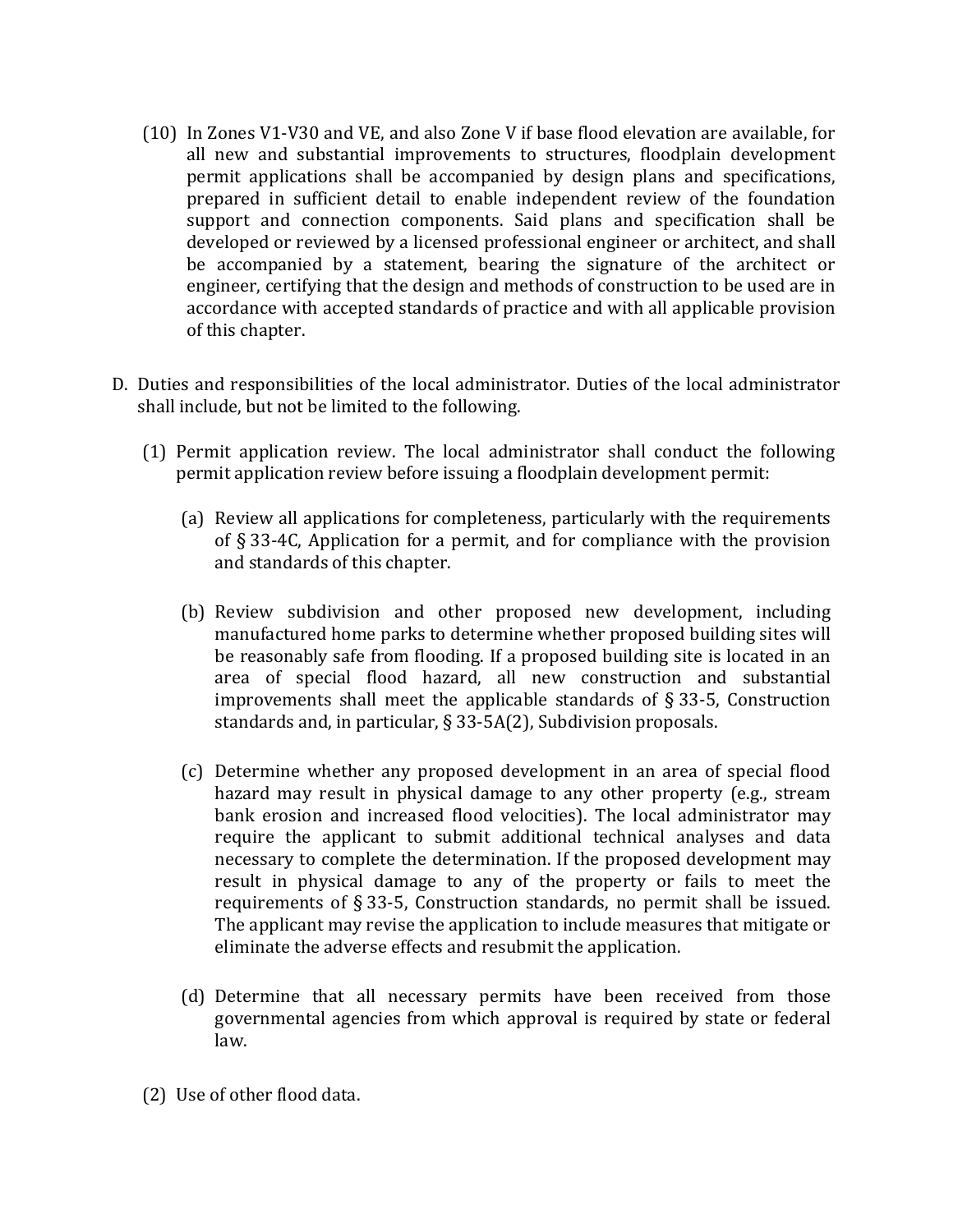- (a) When the Federal Emergency Management Agency has designated areas of special flood hazard on the community's Flood Insurance Rate Map (FIRM) but has neither produced water surface elevation data (these areas are designated Zone A or V on the FIRM) nor identified a floodway, the local administrator shall obtain, review and reasonably utilize any base flood elevation and floodway data available from a federal, state or other source, including data developed pursuant to  $\S 33-4C(8)$ , as criteria for requiring that new construction, substantial improvements or other proposed development meet the requirements of this chapter.
- (b) When base flood elevation data are not available, the local administrator may use flood information from any other authoritative source, such as historical data, to establish flood elevations within the areas of special flood hazard, for the purposes of this chapter.
- (3) Alteration of watercourses.
	- (a) Notification to adjacent communities and the New York State Department of Environmental Conservation prior to permitting any alteration or relocation of a watercourse, and submittal of evidence of such notification to the Regional Director, Region II, Federal Emergency Management Agency.
	- (b) Determine that the permit holder has provided for maintenance within the altered or relocated portion of said watercourse so that the flood-carrying capacity is not diminished.
- (4) Construction stage.
	- (a) In Zones A1-A30, AE and AH, and also Zone A if base flood elevation data are available, upon placement of the lowest floor or completion of floodproofing of a new or substantially improved structure, obtain from the permit holder a certification of the as-built elevation of the lowest floor or floodproofed elevation, in relation to mean sea level. The certificate shall be prepared by or under the direct supervision of a licensed land surveyor or professional engineer and certified by same. For manufactured homes, the permit holder shall submit the certificate of elevation upon placement of the structure on the site. A certificate of elevation must also be submitted for a recreational vehicle if it remains on a site for 180 consecutive days or longer (unless it is fully licensed and ready for highway use).
	- (b) In Zones V1-V30 and VE, and also Zone V, if base flood elevation data are available, upon placement of the lowest floor of a new or substantially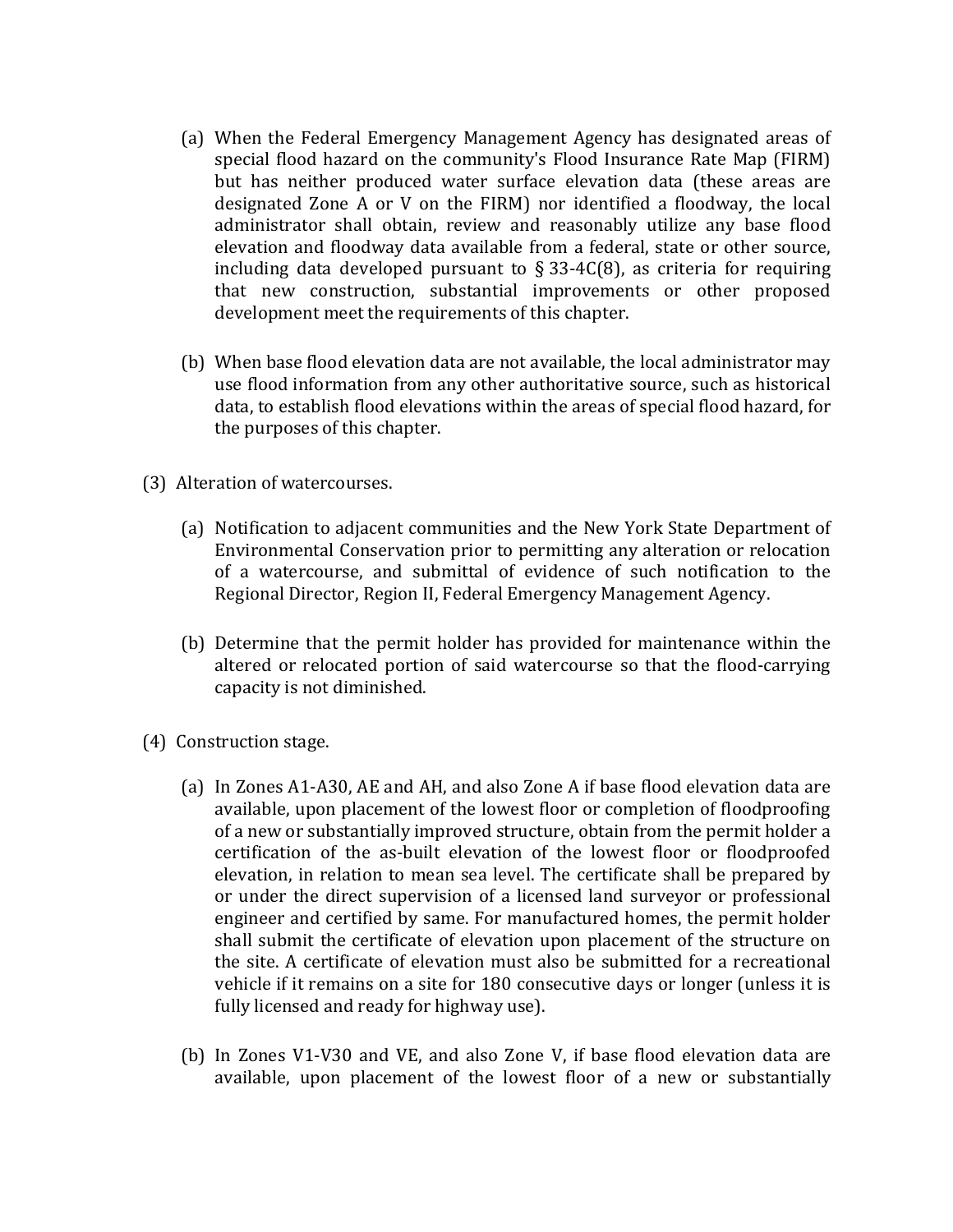improved structure, the permit holder shall submit to the local administrator a certificate of elevation, in relation to mean sea level, of the bottom of the lowest structural member of the lowest floor (excluding pilings and columns). For manufactured homes, the permit holder shall submit the certificate of elevation upon placement of the structure on the site. An elevation certificate must also be submitted for a recreational vehicle if it remains on a site 180 consecutive days or longer (unless it is fully licensed and ready for highway use).

- (c) Any further work undertaken prior to submission and approval of the certification shall be at the permit holder's risk. The local administrator shall review all data submitted. Deficiencies detected shall be cause to issue a stop-work order for the project unless immediately corrected.
- (5) Inspections. The local administrator and/or the developer's engineer or architect shall make periodic inspections at appropriate times throughout the period of construction in order to monitor compliance with permit conditions and enable said inspector to certify, if requested, that the development is in compliance with the requirements of the floodplain development permit and/or any variance provisions.
- (6) Stop-work orders.
	- (a) The local administrator shall issue, or cause to be issued, a stop-work order for any floodplain development found ongoing without a development permit. Disregard of a stop-work order shall subject the violator to the penalties described in § 33-3E of this chapter.
	- (b) The local administrator shall issue, or cause to be issued, a stop-work order for any floodplain development found noncompliant with the provisions of this chapter and/or the conditions of the development permit. Disregard of a stop-work order shall subject the violator to the penalties described in § 33- 3E of this chapter.
- (7) Certificate of compliance.
	- (a) In areas of special flood hazard, as determined by documents enumerated in § 33-3B, it shall be unlawful to occupy or to permit the use or occupancy of any building or premises, or both, or part thereof hereafter created, erected, changed, converted or wholly or partly altered or enlarged in its use or structure until a certificate of compliance has been issued by the local administrator stating that the building or land conforms to the requirements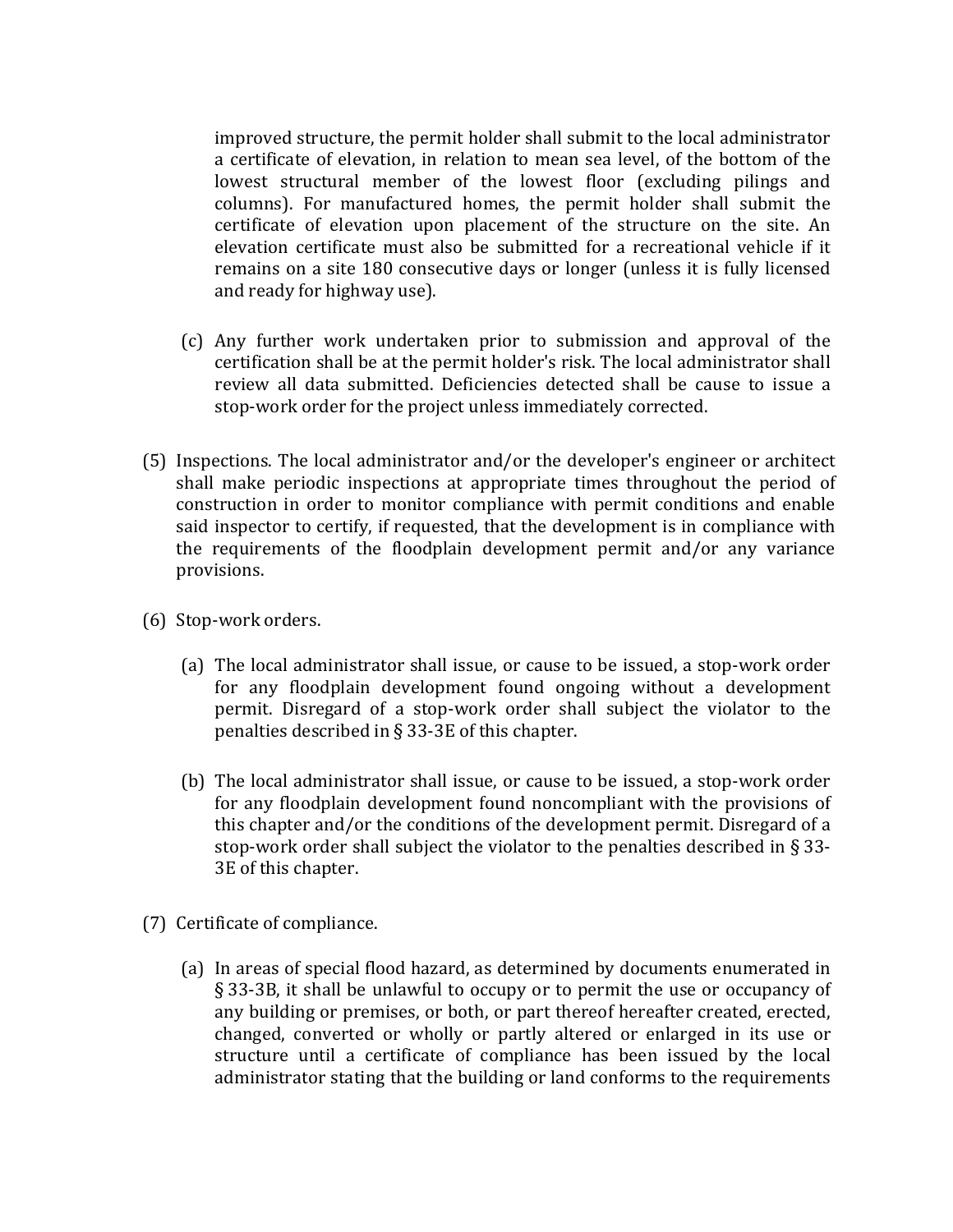of this chapter.

- (b) A certificate of compliance shall be issued by the local administrator upon satisfactory completion of all development in areas of special flood hazard.
- (c) Issuance of the certificate shall be based upon the inspections conducted as prescribed in § 33-4D(5), Inspections, and/or any certified elevations, hydraulic data, floodproofing, anchoring requirements or encroachment analyses which may have been required as a condition of the approved permit.
- (8) Information to be retained. The local administrator shall retain and make available for inspection, copies of the following:
	- (a) Floodplain development permits and certificates of compliance;
	- (b) Certifications of as-built lowest floor elevations of structures, required pursuant to Subsection  $(4)(a)$  and  $(4)(b)$  of § 33-4D, Construction stage, and whether or not the structures contain a basement;
	- (c) Floodproofing certificates required pursuant to Subsection (4)(a) of § 33-4D, Construction stage, and whether or not the structures contain a basement;
	- (d) Certifications required pursuant to  $\S 33-5D(14)$ , Breakaway wall design standards, and Subsection (10) of § 33-4C, Application for a permit;
	- (e) Variances issued pursuant to § 33-6, Variance procedures; and
	- (f) Notices required under § 33-4D(3), Alteration of watercourses.

#### § 33-5. Construction standards.

- A. General standards. The following standards apply to new development, including new and substantially improved structures, in the areas of special flood hazard shown on the Flood Insurance Rate Map designated in § 33-3B.
	- (1) Coastal high hazard areas. The following requirements apply within Zones V1-V30, VE and V: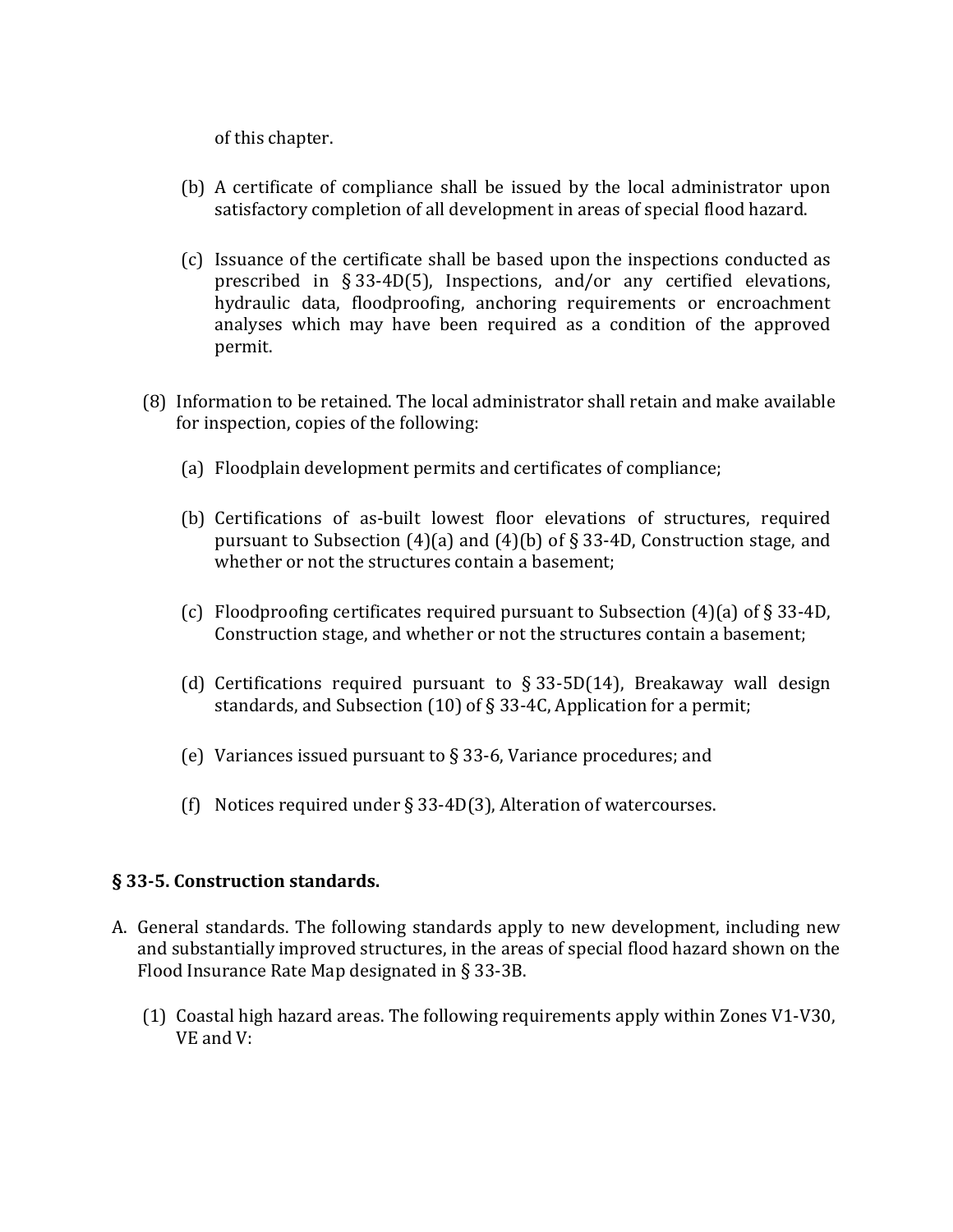- (a) All new construction, including manufactured homes and recreational vehicles on site 180 days or longer and not fully licensed for highway use, shall be located landward of the reach of high tide.
- (b) The use of fill for structural support of buildings, manufactured homes or recreational vehicles on site 180 days or longer is prohibited.
- (c) Man-made alteration of sand dunes which would increase potential flood damage is prohibited.
- (2) Subdivision proposals. The following standards apply to all new subdivision proposals and other proposed development in areas of special flood hazard (including proposals for manufactured home and recreational vehicle parks and subdivisions):
	- (a) Proposals shall be consistent with the need to minimize flood damage;
	- (b) Public utilities and facilities such as sewer, gas, electrical and water systems shall be located and constructed so as to minimize flood damage; and
	- (c) Adequate drainage shall be provided to reduce exposure to flood damage.
- (3) Encroachments.
	- (a) Within Zones A1-A30 and AE, on streams without a regulatory floodway, no new construction, substantial improvements or other development (including fill) shall be permitted unless:
		- [1] The applicant demonstrates that the cumulative effect of the proposed development, when combined with all other existing and anticipated development, will not increase the water surface elevation of the base flood more than one foot at any location; or
		- [2] The Town of Brookhaven agrees to apply to the Federal Emergency Management Agency (FEMA) for a conditional FIRM revision, FEMA approval is received and the applicant provides all necessary data, analyses and mapping and reimburses the Town of Brookhaven for all fees and other costs in relation to the application. The applicant must also provide all data, analyses and mapping and reimburse the Town of Brookhaven for all costs related to the final map revision.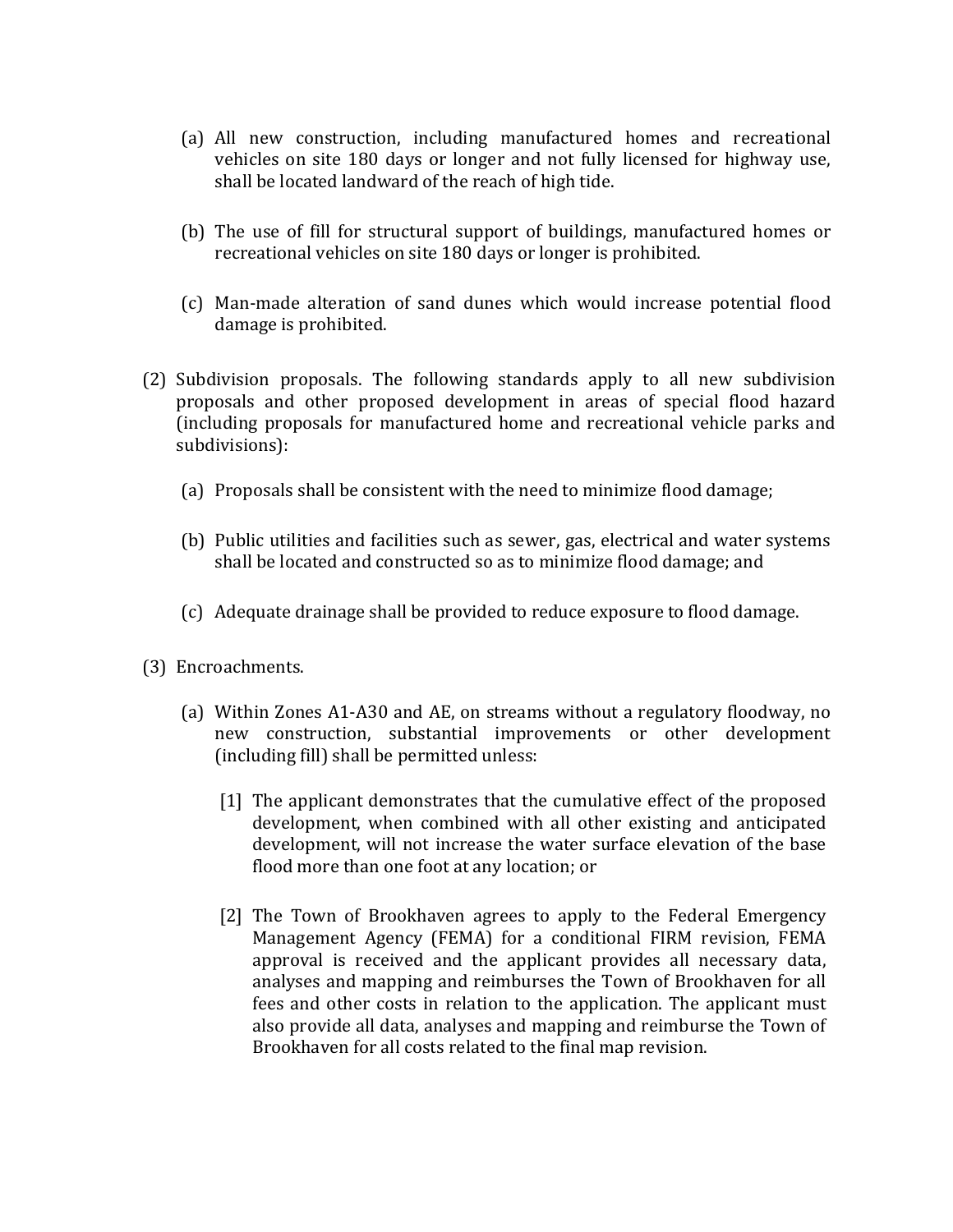- (b) On streams with a regulatory floodway, as shown on the Flood Boundary and Floodway Map or the Flood Insurance Rate Map adopted in  $\S 33$ -3B, no new construction, substantial improvements or other development in the floodway (including fill) shall be permitted unless:
	- [1] A technical evaluation by a licensed professional engineer shows that such an encroachment shall not result in any increase in flood levels during occurrence of the base flood; or
	- [2] The Town of Brookhaven agrees to apply to the Federal Emergency Management Agency (FEMA) for a conditional FIRM and floodway revision, FEMA approval is received and the applicant provides all necessary data, analyses and mapping and reimburses the Town of Brookhaven for all fees and other costs in relation to the application. The applicant must also provide all data analyses and mapping and reimburse the Town of Brookhaven for all costs related to the final map revisions.
- B. Standards for all structures.
	- (1) Anchoring.
		- (a) New structures and substantial improvement to structures in areas of special flood hazard shall be anchored to prevent flotation, collapse, or lateral movement during the base flood. This requirement is in addition to applicable state and local anchoring requirements for resisting wind forces.
	- (2) Construction materials and methods.
		- (a) New construction and substantial improvements to structures shall be constructed with materials and utility equipment resistant to flood damage.
		- (b) New construction and substantial improvements to structures shall be constructed using methods and practices that minimize flood damage.
		- (c) For enclosed areas below the lowest floor of a structure within Zone A1-A30, AE or AH, and also Zone A if base flood elevation data are available, new and substantially improved structures shall have fully enclosed areas below the lowest floor that are usable solely for parking of vehicles, building access or storage in an area other than a basement and which are subject to flooding, designed to automatically equalize hydrostatic flood forces on exterior walls by allowing for the entry and exit of floodwaters. Designs for meeting this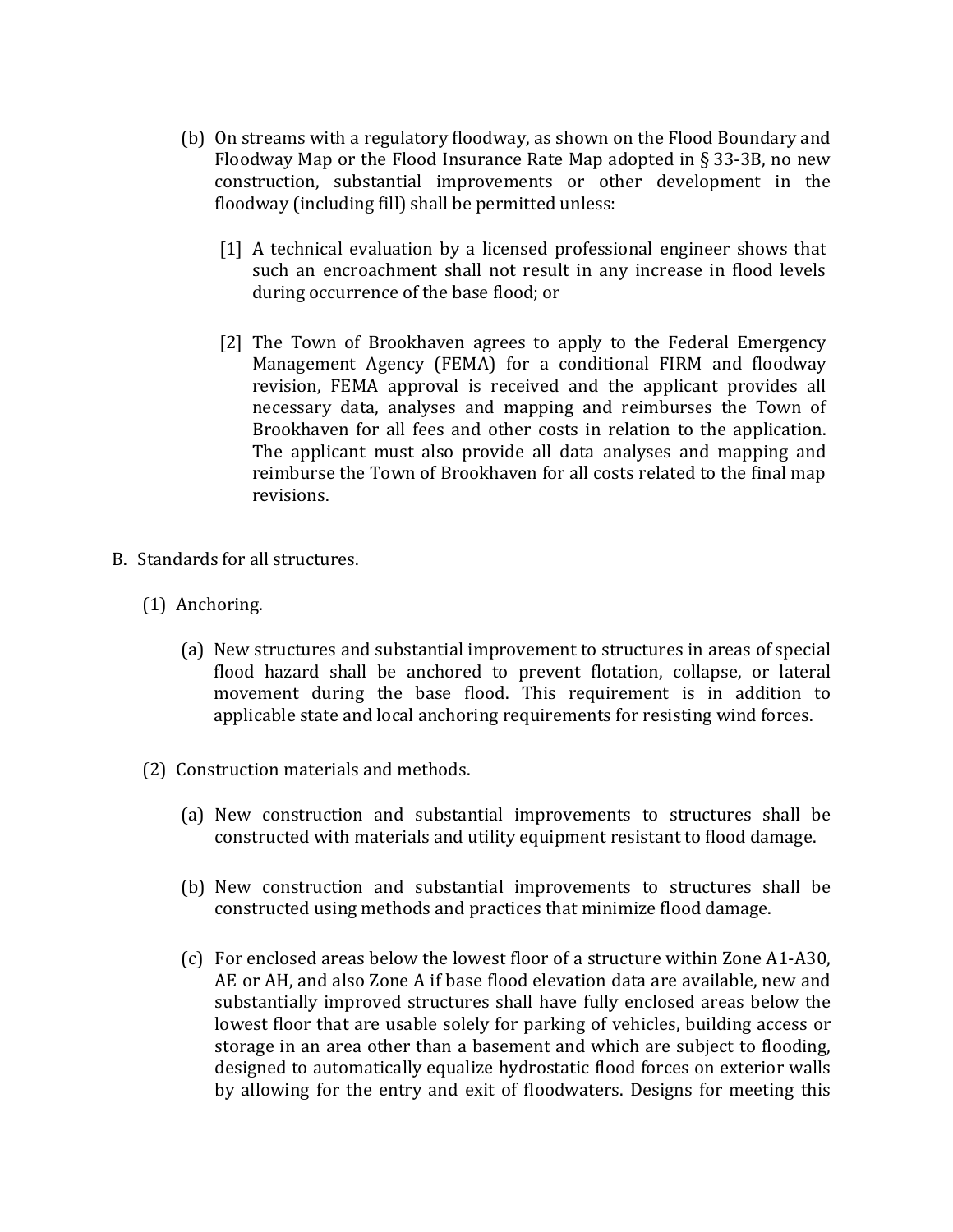requirement must either be certified by a licensed professional engineer or architect or meet or exceed the following minimum criteria:

- [1] A minimum of two openings having a total net area of not less than one square inch for every square foot of enclosed area subject to flooding; and
- [2] The bottom of all such openings no higher than one foot above the lowest adjacent finished grade.

Openings may be equipped with louvers, valves, screens or other coverings or devices, provided they permit the automatic entry and exit of floodwaters.

- (d) Within Zones V1-V30 and VE, and also within Zone V if base flood elevation are available, new construction and substantial improvements shall have the space below the lowest floor either free from obstruction or constructed with nonsupporting breakaway walls, open wood latticework or insect screening intended to collapse under wind and water loads without causing collapse, displacement, or other structural damage to the elevated portion of the building or supporting foundation system. The enclosed space below the lowest floor shall be used only for parking vehicles, building access or storage. Use of this space for human habitation is expressly prohibited. The construction of stairs, stairwells and elevator shafts are subject to the design requirements for breakaway walls.
- (3) Utilities.
	- (a) Machinery and equipment servicing a building must either be elevated to or above the base flood level or designed to prevent water from entering or accumulating within the components during a flood. This includes heating, ventilating, and air conditioning equipment, hot water heaters, appliances, elevator lift machinery, and electrical junction and circuit breaker boxes. When located below the base flood elevation, a professional engineer's or architect's certification of the design is required;
	- (b) New and replacement water supply systems shall be designed to minimize or eliminate infiltration of floodwaters into the system;
	- (c) New and replacement sanitary sewage systems shall be designed to minimize or eliminate infiltration of floodwaters. Sanitary sewer and storm drainage systems for buildings that have openings below the base flood elevation shall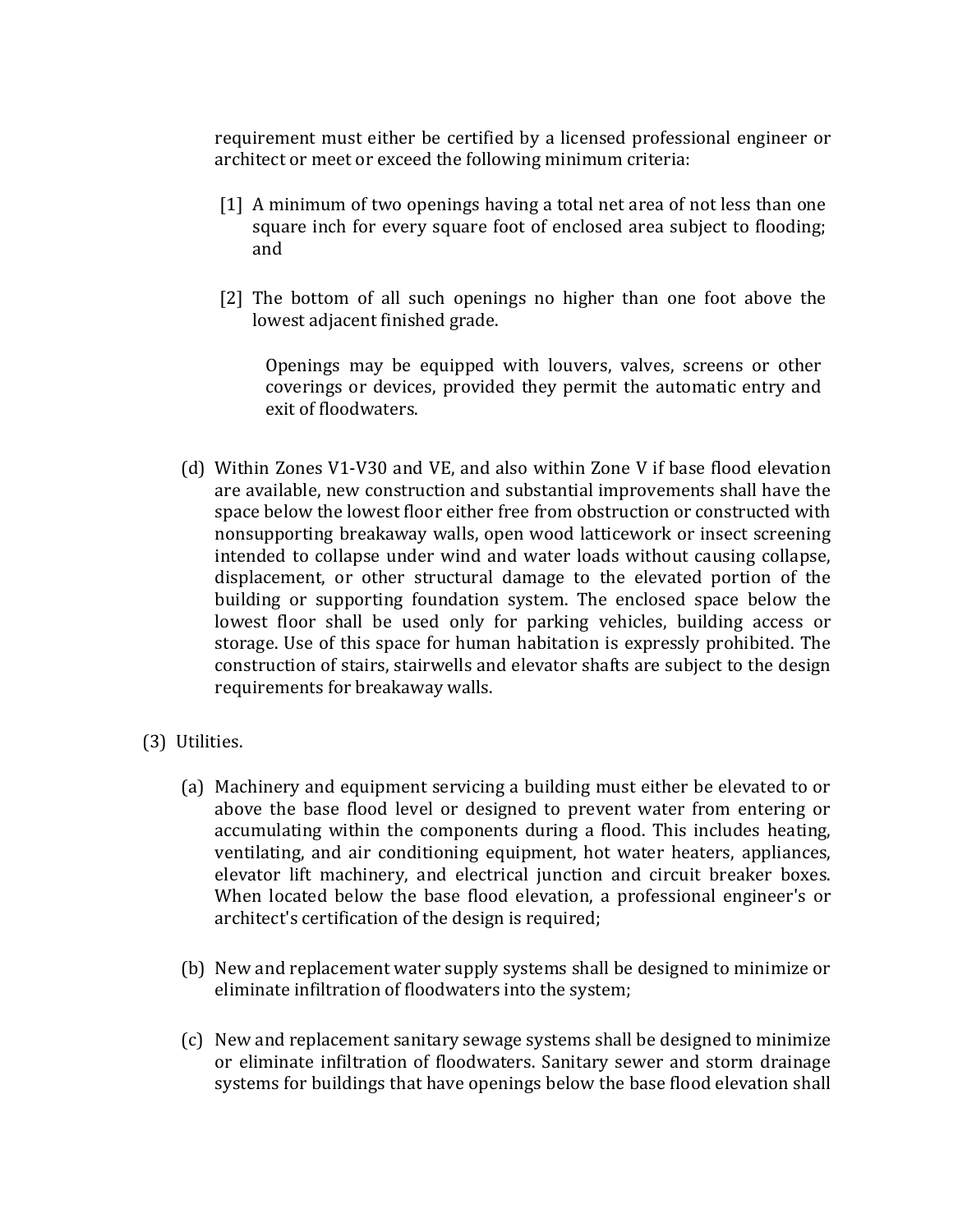be provided with automatic back flow valves or other automatic backflow devices that are installed in each discharge line passing through a building's exterior wall; and

- (d) On-site waste disposal systems shall be located to avoid impairment to them or contamination from them during flooding.
- C. Residential structure (except coastal high hazard areas).
	- (1) Elevation. The following standards, in addition to the standards in § 33-5A(2), Subdivision proposals, and 33-5A(3), Encroachments, and § 33-5B, Standards for all structures, apply to structures located in areas of special flood hazard as indicated.
		- (a) Within Zones A1-A30, AE and AH and also Zone A if base flood elevation data are available, new construction and substantial improvements shall have the lowest floor (including basement) elevated to at least one foot above the base flood level.
		- (b) Within Zone A, when no base flood elevation data are available, new and substantially improved structures shall have the lowest floor (including basement) elevated at least three feet above the highest adjacent grade.
		- (c) Within Zone AO, new and substantially improved structures shall have the lowest floor (including basement) elevated above the highest adjacent grade at least as high as the depth number specified in feet on the community's Flood Insurance Rate Map enumerated in § 33-3B (at least two feet if no depth number is specified).
		- (d) Within Zones AH and AO, adequate drainage paths are required to guide floodwaters around and away from proposed structures on slopes.
- D. Residential structures (coastal high hazard areas). The following standards, in addition to the standards in § 33-5A(1), Coastal high hazard areas, and § 33-5A(2), Subdivision proposals, and § 33-5B, Standards for all structures, apply to structures located in areas of special flood hazard shown as Zone V1-V30, VE or V on the community's Flood Insurance Rate Map designated in § 33-3B.
	- (1) Elevation. New construction and substantial improvements shall be elevated on pilings, columns or shear walls such that the bottom of the lowest horizontal structural member supporting the lowest elevated floor (excluding columns, piles, diagonal bracing attached to the piles or columns, grade beams, pile caps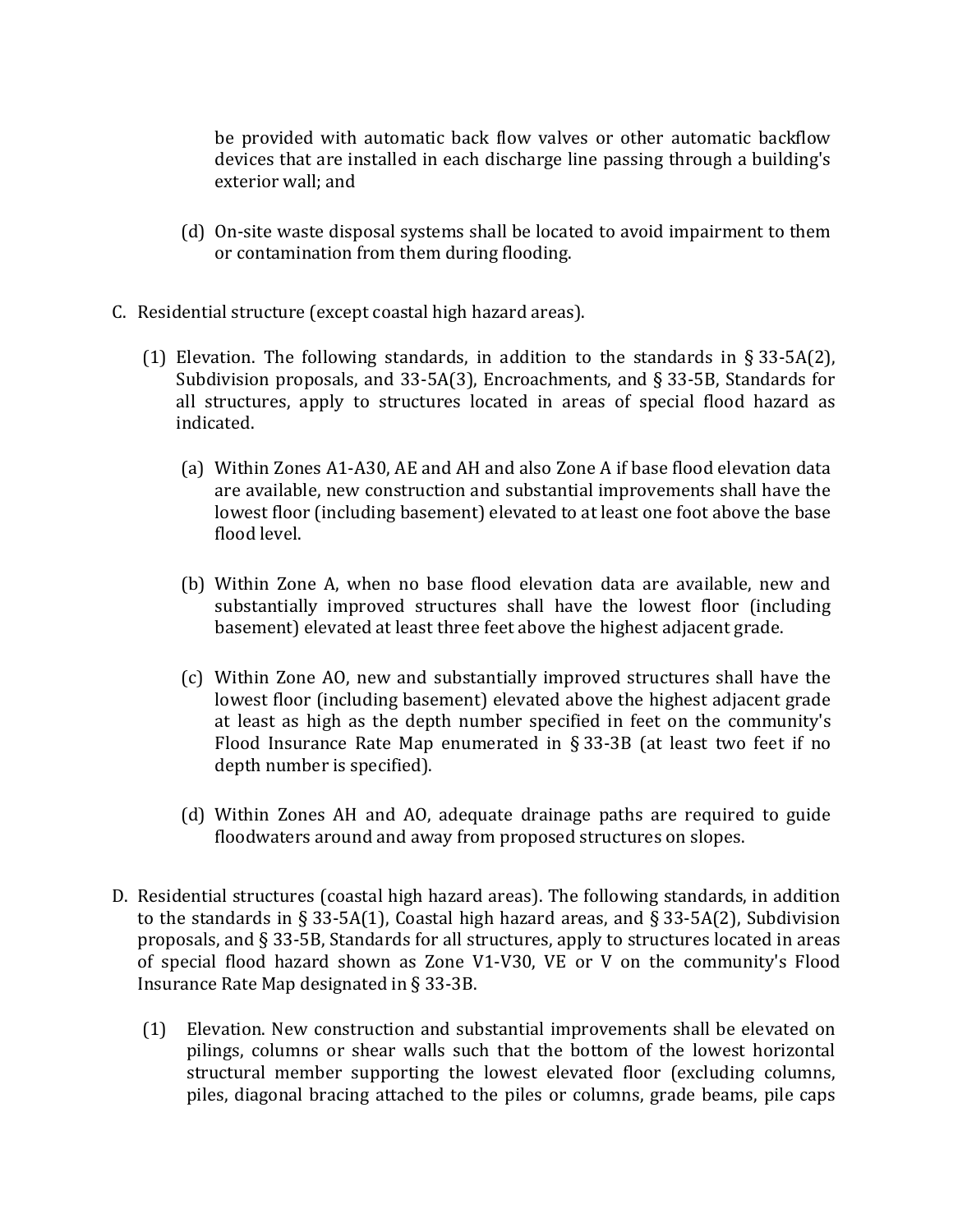and other members designed to either withstand storm action or break away without imparting damaging loads to the structure) is elevated to or above the level of the base flood so as not to impede the flow of water.

- (2) Determination of loading forces. Structural design shall consider the effects of wind and water loads acting simultaneously during the base flood on all building components.
	- (a) The structural design shall be adequate to resist water forces that would occur during the base flood. Horizontal water loads considered shall include inertial and drag forces of waves, current drag forces, and impact forces from waterborne storm debris. Dynamic uplift loads shall also be considered if bulkheads, walls or other natural or man-made flow obstructions could cause wave runup beyond the elevation of the base flood.
	- (b) Buildings shall be designed and constructed to resist the forces due to wind pressure. Wind forces on the superstructure include windward and leeward forces on vertical walls, uplift on the roof, internal forces when openings allow wind to enter the house, and upward force on the underside of the house when it is exposed. In the design, the wind should be assumed to blow potentially from any lateral direction relative to the house.
	- (c) Wind loading values used shall be those required by the building code.
- (3) Foundation standards.
	- (a) The pilings or column foundation and structure attached thereto shall be adequately anchored to resist flotation, collapse or lateral movement due to the effects of wind and water pressures acting simultaneously on all building components. Foundations must be designed to transfer safely to the underlying soil all loads due to wind, water, dead load, live load and other loads (including uplift due to wind and water).
	- (b) Spread footings and fill material shall not be used for structural support of a new building or substantial improvement of an existing structure.
- (4) Pile foundation design.
	- (a) The design ratio of pile spacing to pile diameter shall not be less than 8:1 for individual piles (this shall not apply to pile clusters located below the design grade). The maximum center-to-center spacing of wood piles shall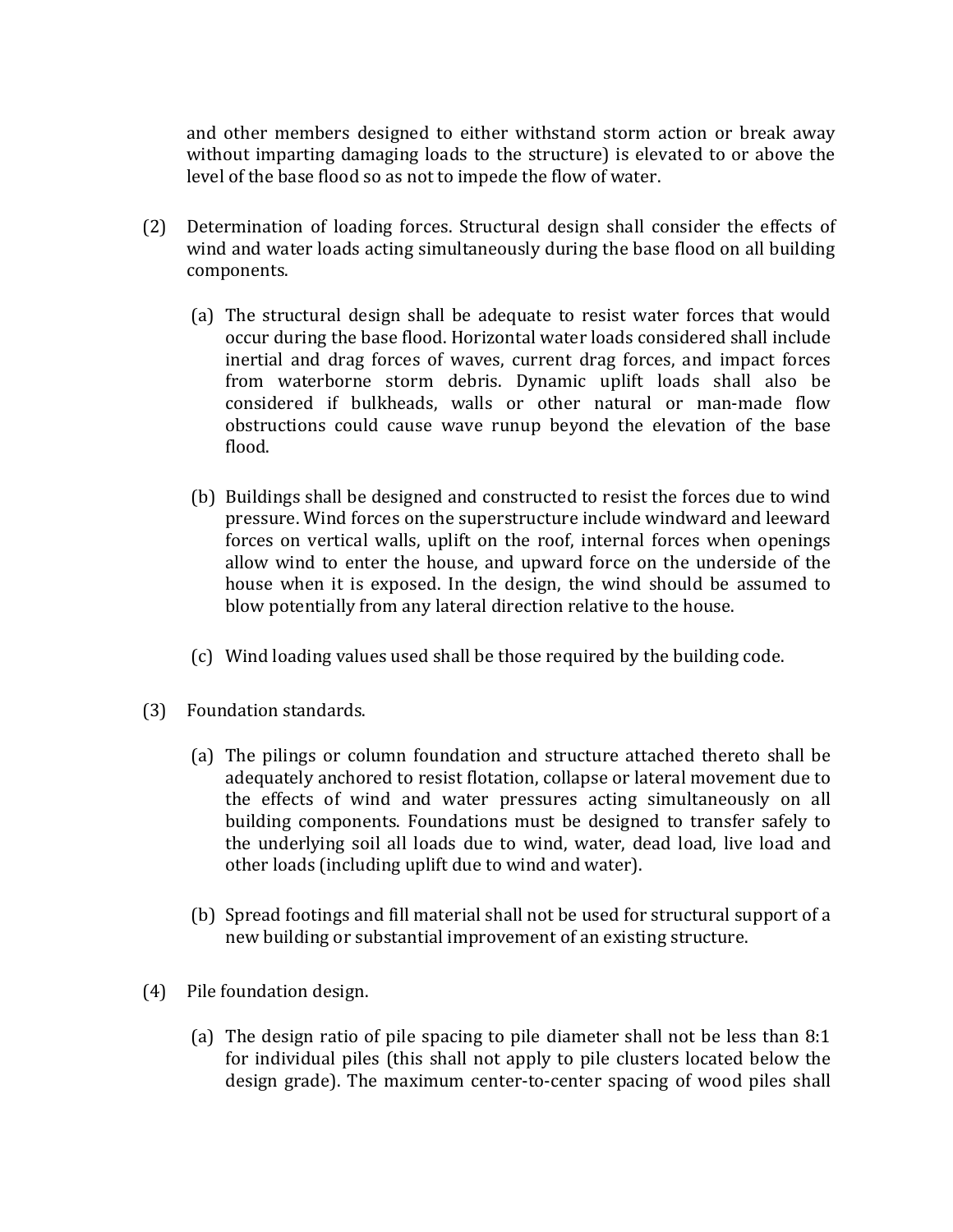not be more than 12 feet on center under load bearing sills, beams, or girders.

- (b) Pilings shall have adequate soil penetration (bearing capacity) to resist the combined wave and wind loads (lateral and uplift) associated with the base flood acting simultaneously with typical structure (live and dead) loads, and shall include consideration of decreased resistance capacity caused by erosion of soil strata surrounding the piles. The minimum penetration for foundation piles is to an elevation of five feet below mean sea level (msl) datum if the BFE is +10 msl or less, or to be at least 10 feet below msl if the BFE is greater than +10 msl.
- (c) Pile foundation analysis shall also include consideration of piles in column action from the bottom of the structure to the stable soil elevation of the site. Pilings may be horizontally or diagonally braced to withstand wind and water forces.
- (d) The minimum acceptable sizes for timber piles are a tip diameter of eight inches for round timber piles and eight by eight inches for square timber piles. All wood piles must be treated in accordance with requirements of EPEE-C3 to minimize decay and damage from fungus.
- (e) Reinforced concrete piles shall be cast of concrete having a twenty-eightday ultimate compressive strength of not less than 5,000 pounds per square inch, and shall be reinforced with a minimum of four longitudinal steel bars having a combined area of not less than 1% nor more than 4% of the gross concrete area. Reinforcing for precast piles shall have a concrete cover of not less than 1 1/4 inches for No. 5 bars and smaller and not less than 1 1/2 inches for No. 6 through No. 11 bars. Reinforcement for piles cast in the field shall have a concrete cover of not less than two inches.
- (f) Piles shall be driven by means of a pile driver or drop hammer, jetted, or augered into place.
- (g) Additional support for piles in the form of bracing may include lateral or diagonal bracing between piles.
- (h) When necessary, piles shall be braced at the ground line in both directions by a wood timber grade beam or a reinforced concrete grade beam. These at-grade supports should be securely attached to the piles to provide support even if scoured from beneath.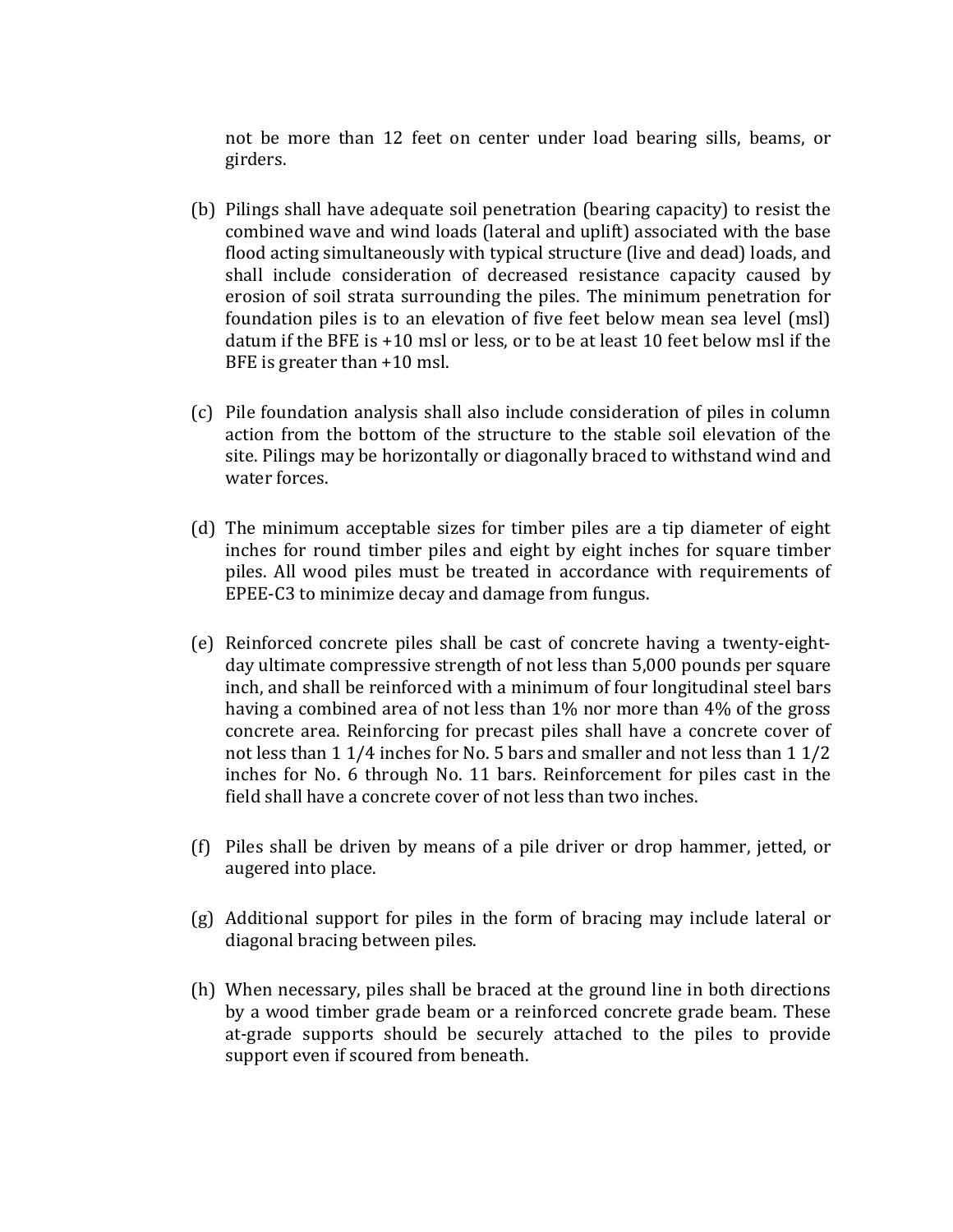- (i) Diagonal bracing between piles, consisting of two-inch-by-eight-inch (minimum) members bolted to the piles, shall be limited in location to below the lowest supporting structural member and above the stable soil elevation, and aligned in the vertical plane along pile rows perpendicular to the shoreline. Galvanized steel rods (minimum diameter 1/2 inch) or cable type bracing is permitted in any plane.
- (j) Knee braces, which stiffen both the upper portion of a pile and the beam-topile connection, may be used along pile rows perpendicular and parallel to the shoreline. Knee braces shall be two-by-eight lumber bolted to the sides of the pile/beam, or four-by-four or larger braces framed into the pile/beam. Bolting shall consist of two five-eighths-inch galvanized steel bolts (each end) for two-by-eight members, or one five-eighths-inch lag bolt (each end) for square members. Knee braces shall not extend more than three feet below the elevation of the base flood.
- (5) Column foundation design. Masonry piers or poured-in-place concrete piers shall be internally reinforced to resist vertical and lateral loads, and be connected with a movement-resisting connection to a pile cap or pile shaft.
- (6) Connectors and fasteners. Galvanized metal connectors, wood connectors, or bolts of size and number adequate for the calculated loads must be used to connect adjoining components of a structure. Toe nailing as a principal method of connection is not permitted. All metal connectors and fasteners used in exposed locations shall be steel, hot-dipped galvanized after fabrication. Connectors in protected interior locations shall be fabricated from galvanized sheet.
- (7) Beam to pile connections. The primary floor beams or girders shall span the supports in the direction parallel to the flow of potential floodwater and wave action and shall be fastened to the columns or pilings by bolting, with or without cover plates. Concrete members shall be connected by reinforcement, if cast in place, or (of precast) shall be securely connected by bolting and welding. If sills, beams, or girders are attached to wood piling at a notch, a minimum of two fiveeighths-inch galvanized steel bolts or two hot-dipped galvanized straps threesixteenths-inch by four inches by 18 inches each bolted with two one-half-inch lag bolts per beam member shall be used. Notching of pile tops shall be the minimum sufficient to provide ledge support for beam members without unduly weakening pile connections. Piling shall not be notched so that the cross section is reduced below 50%.
- (8) Floor and deck connections.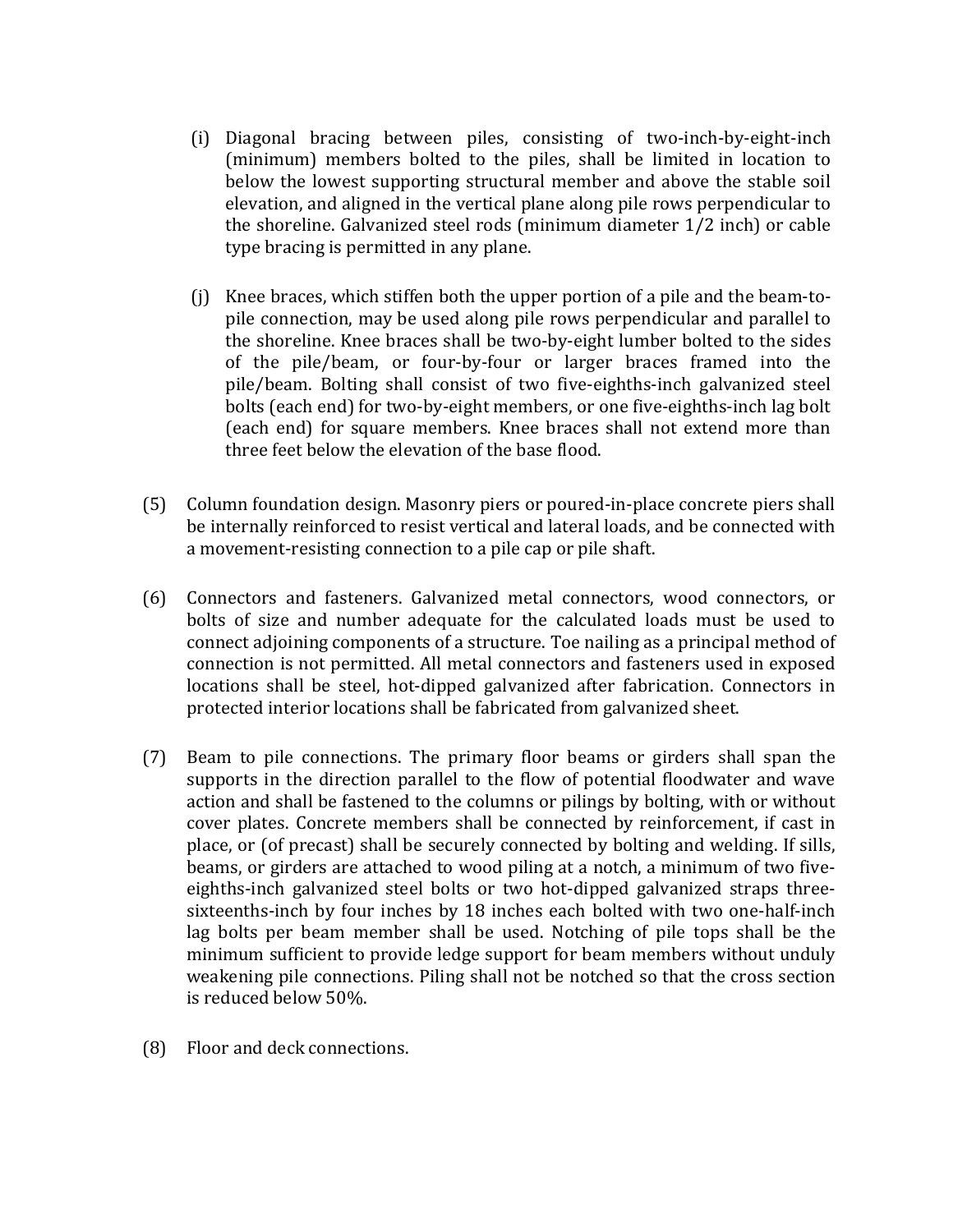- (a) Wood two- by four-inch (minimum) connectors or metal joist anchors shall be used to tie floor joists to floor beams/girders. These should be installed on alternate floor joists, at a minimum. Cross bridging of all floor joists shall be provided. Such cross bridging may be one- by three-inch members, placed eight feet on-center maximum, or solid bridging of same depth as joist at same spacing.
- (b) Plywood should be used for subflooring and attic flooring to provide good torsional resistance in the horizontal plane of the structure. The plywood should not be less than three-fourths-inch total thickness, and should be exterior grade and fastened to beams or joists with 8d annular or spiral thread galvanized nails. Such fastening shall be supplemented by the application of waterproof industrial adhesive applied to all bearing surfaces.
- (9) Exterior wall connections. All bottom plates shall have any required breaks under a wall stud or an anchor bolt. Approved anchors will be used to secure rafters or joists and top and bottom plates to studs in exterior and bearing walls to form a continuous tie. Continuous 15/32-inch or thicker plywood sheathing, overlapping the top wall plate and continuing down to the sill, beam, or girder, may be used to provide the continuous tie. If the sheets of plywood are not vertically continuous, then two-by-four nailer blocking shall be provided at all horizontal joists. In lieu of the plywood, galvanized steel rods of one-half-inch diameter or galvanized steel straps not less than one inch wide by 1/16 inch thick may be used to connect from the top wall plate to the sill, beam, or girder. Washers with a minimum diameter of three inches shall be used at each end of the one-half-inch round rods. These anchors shall be installed no more than two feet from each corner rod, no more than four feet on center.
- (10) Ceiling joist/rafter connections.
	- (a) All ceiling joists or rafters shall be installed in such a manner that the joists provide a continuous tie across the rafters. Ceiling joists and rafters shall be securely fastened at their intersections. A metal or wood connector shall be used at alternate ceiling joist/rafter connections to the wall top plate.
	- (b) Gable roofs shall be additionally stabilized by installing two-by-four blocking on two-foot centers between the rafters at each gable end. Blocking shall be installed a minimum of eight feet toward the house interior from each gable end.
- (11) Projecting members. All cantilevers and other projecting members must be adequately supported and braced to withstand wind and water uplift forces. Roof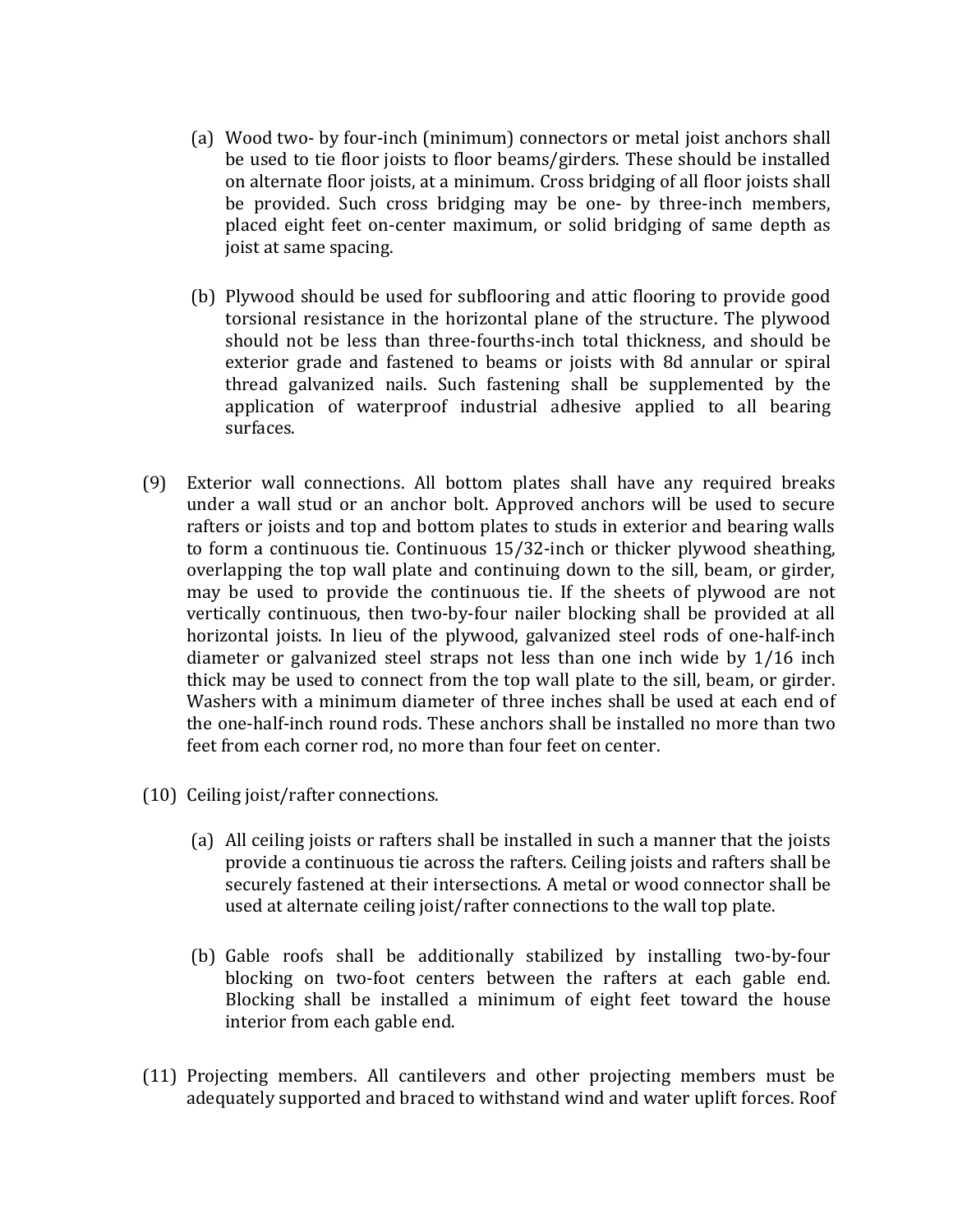eave overhangs shall be limited to a maximum of two feet and joist overhangs to a maximum of one foot. Larger overhangs and porches will be permitted if designed or reviewed by a registered professional engineer or architect and certified in accordance with § 33-4C(10) of this chapter.

- (12) Roof sheathing.
	- (a) Plywood, or other wood material, when used as roof sheathing, shall not be less than 15/32 inch in thickness, and shall be of exterior sheathing grade or equivalent. All attaching devices for sheathing and roof coverings shall be galvanized or be of other suitable corrosion-resistant material.
	- (b) All corners, gable ends, and roof overhangs exceeding six inches shall be reinforced by the application of waterproof industrial adhesive applied to all bearing surfaces of any plywood sheet used in the sheathing of such corner, gable end, or roof overhang.
	- (c) In addition, roofs should be sloped as steeply as practicable to reduce uplift pressures, and special care should be used in securing ridges, hips, valleys, eaves, vents, chimneys, and other points of discontinuity in the roofing surface.
- (13) Protection of openings. All exterior glass panels, windows, and doors shall be designed, detailed, and constructed to withstand loads due to the design wind speed of 75 mph. Connections for these elements must be designed to transfer safely the design loads to the supporting structure. Panel widths of multiple panel sliding glass doors shall not exceed three feet.
- (14) Breakaway wall design standards.
	- (a) The breakaway wall shall have a design safe loading resistance of not less than 10 and not more than 20 pounds per square foot, with the criterion that the safety of the overall structure at the point of wall failure be confirmed using established procedures. Grade beams shall be installed in both directions for all piles considered to carry the breakaway wall load. Knee braces are required for front row piles that support breakaway walls.
	- (b) Use of breakaway wall strengths in excess of 20 pounds per square foot shall not be permitted unless a registered professional engineer or architect has developed or reviewed the structural design and specifications for the building foundation and breakaway wall components, and certifies that (1) the breakaway walls will fail under water loads less than those that would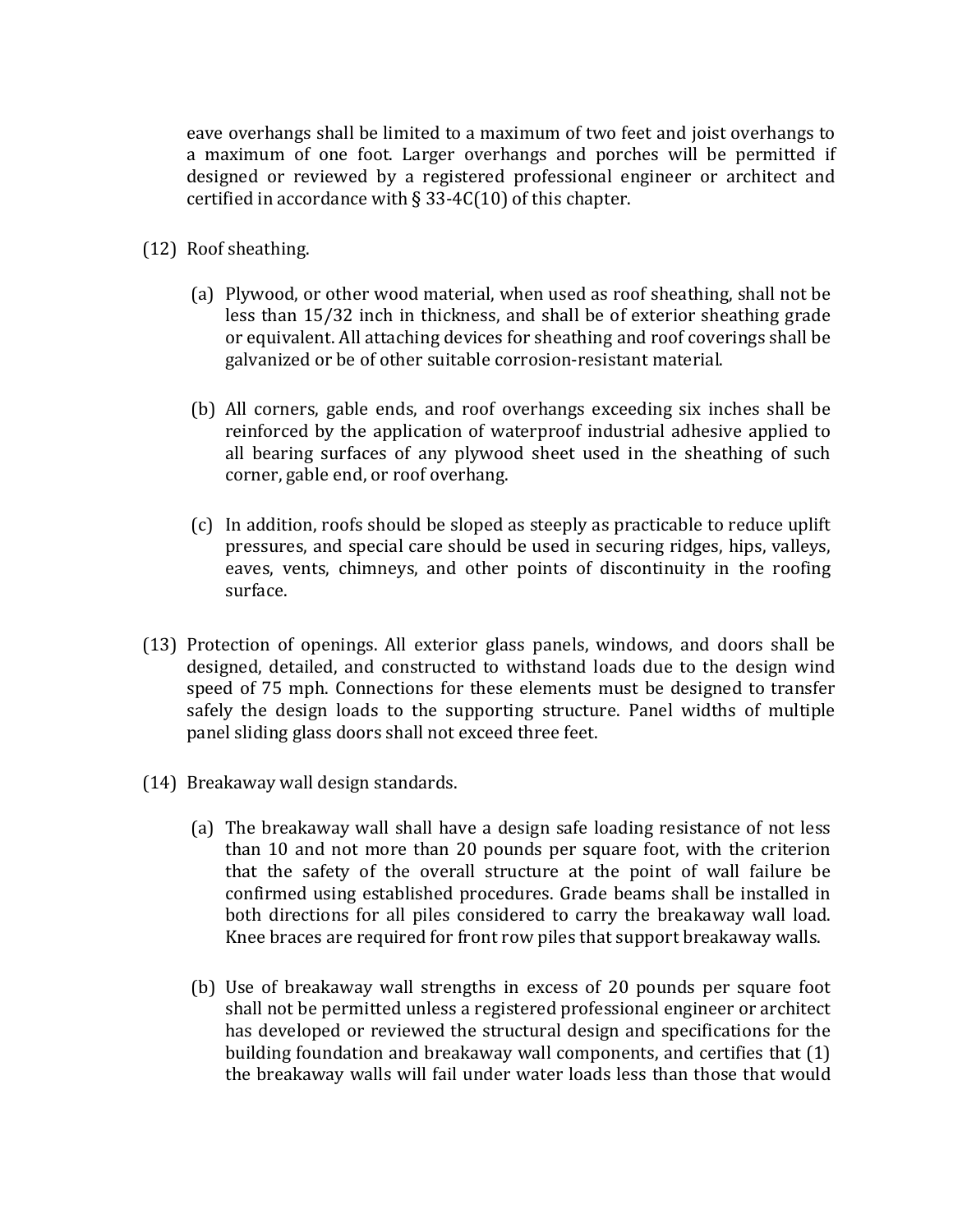occur during the base flood; and (2) the elevated portion of the building and supporting foundation system will not be subject to collapse, displacement, or other structural damage due to the effects of wind and water loads acting simultaneously on all building components (structural and non-structural). Water loading values used shall be those associated with the base flood. Wind loading values shall be those required by the building code.

- E. Nonresidential structures (except coastal high hazard areas). The following standards apply to new and substantially improved commercial, industrial and other nonresidential structures, in addition to the requirements in § 33-5A(2), Subdivision proposals, and 33-5A(3), Encroachments, and 33-5B, Standards for all structures.
	- (1) Within Zones A1-A30, AE and AH, and also Zone A if base flood elevation data are available, new construction and substantial improvements of any nonresidential structure, together with attendant utility and sanitary facilities, shall either:
		- (a) Have the lowest floor, including basement or cellar, elevated to at least one foot above the base flood elevation; or
		- (b) Be floodproofed so that the structure is watertight below the base flood level with walls substantially impermeable to the passage of water. All structural components located below the base flood level must be capable of resisting hydrostatic and hydrodynamic loads and the effects of buoyancy.
	- (2) Within Zone AO, new construction and substantial improvements of nonresidential structures shall:
		- (a) Have the lowest floor (including basement) elevated above the highest adjacent grade at least as high as the depth number specified in feet on the community's FIRM (at least two feet if no depth number is specified); or
		- (b) Together with attendant utility and sanitary facilities, be completely floodproofed to that level to meet the floodproofing standard specified in  $§$  33-5E(1)(b).
	- (3) If the structure is to be floodproofed, a licensed professional engineer or architect shall develop and/or review structural design, specifications, and plans for construction. A floodproofing certificate or other certification shall be provided to the local administrator that certifies the design and methods of construction are in accordance with accepted standards of practice for meeting the provisions of § 33- 5E(1)(b), including the specific elevation (in relation to mean sea level) to which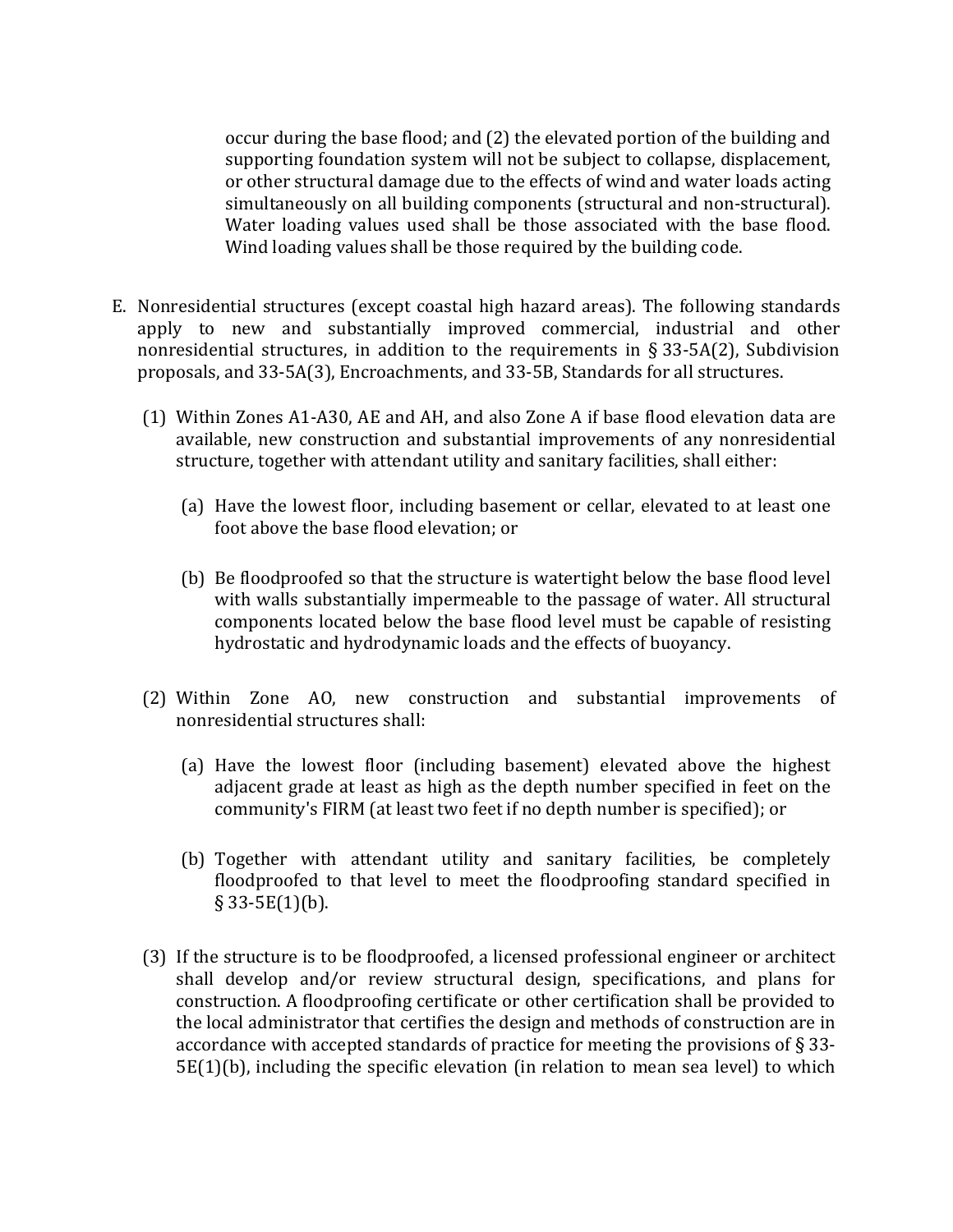the structure is to be floodproofed.

- (4) Within Zones AH and AO, adequate drainage paths are required to guide floodwaters around and away from proposed structures on slopes.
- (5) Within Zone A, when no base flood elevation data are available, the lowest floor (including basement) shall be elevated at least three feet above the highest adjacent grade.
- F. Nonresidential structures (coastal high hazard areas). In Zones V1-V30, VE and also Zone V if base flood elevations are available, new construction and substantial improvements of any nonresidential structure, together with attendant utility and sanitary facilities, shall have the bottom of lowest member of the lowest floor elevated to or above the base flood elevation. Floodproofing of structures is not an allowable alternative to elevating the lowest floor to the base flood elevation in Zones V1-V30, VE and V.
- G. Manufactured homes and recreational vehicles. The following standards in addition to the standards in § 33-5A, General standards, and § 33-5B, Standards for all structures, apply in areas of special flood hazard to manufactured homes and to recreational vehicles which are located in areas of special flood hazard.
	- (1) Recreational vehicles placed on sites within Zones A1-A30, AE, AH, V1-V30, V and VE shall either:
		- (a) Be on site fewer than 180 consecutive days;
		- (b) Be fully licensed and ready for highway use; or
		- (c) Meet the requirements for manufactured homes in  $\S$  33-5G(2), (4) and (5).

A recreational vehicle is ready for highway use if it is on its wheels or jacking system, is attached to the site only by quick-disconnect-type utilities and security devices and has no permanently attached additions.

(2) A manufactured home that is placed or substantially improved in Zone A1-A30, AE, AH, V1-V30 or VE that is on a site either: (a) outside of an existing manufactured home park or subdivision as herein defined; (b) in a new manufactured home park or subdivision as herein defined; in an expansion to an existing manufactured home park or subdivision as herein defined; or (d) in an existing manufactured home park or subdivision as herein defined on which a manufactured home has incurred substantial damage as the result of a flood; shall, within Zones A1-A30,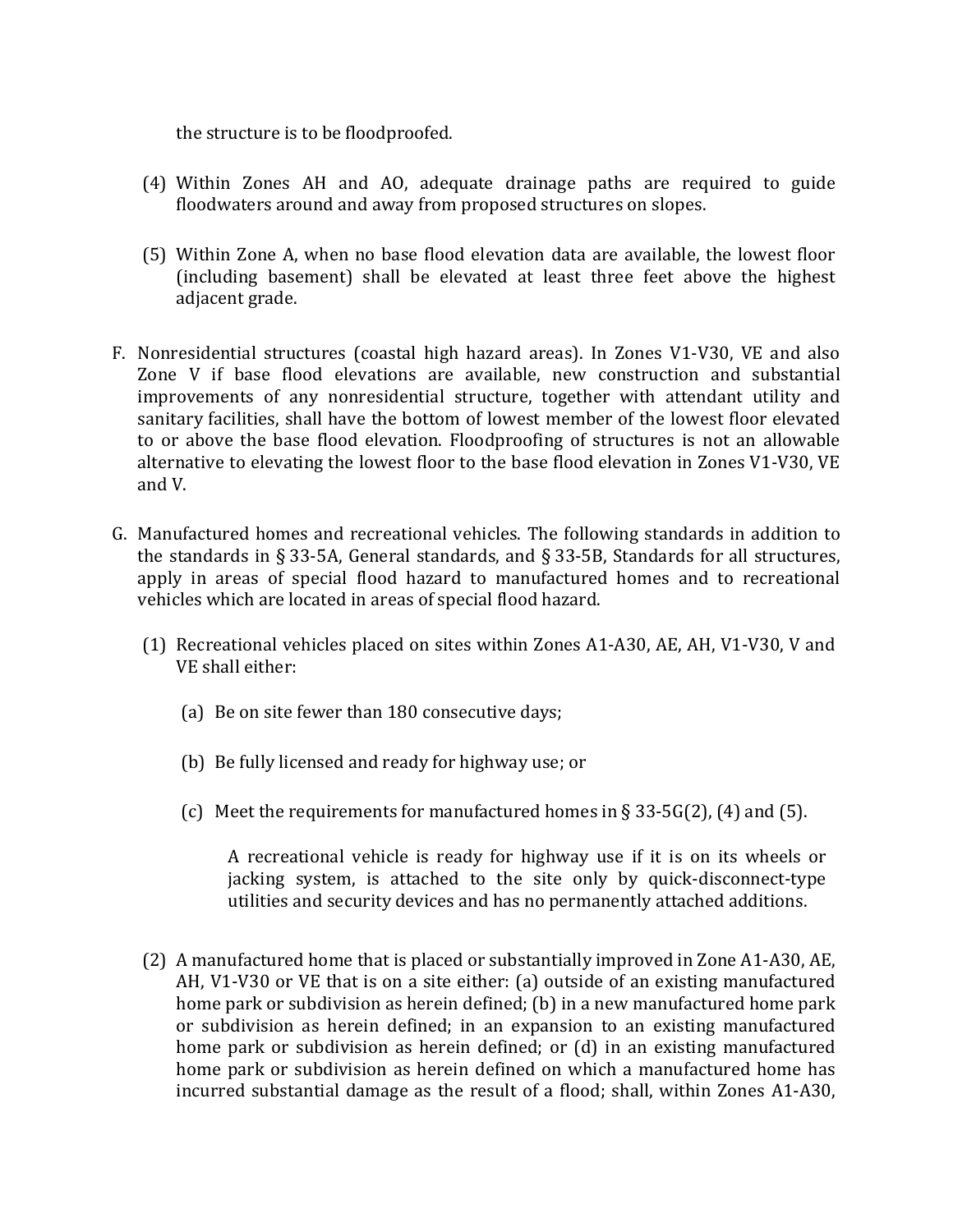AE and AH, be elevated on a permanent foundation such that the lowest floor is elevated to or above the base flood elevation and is securely anchored to an adequately anchored foundation system to resist flotation, collapse and lateral movement; or, within Zones V1-V30 and VE, be elevated on a pile foundation such that the bottom of the lowest structural member of the lowest floor (excluding pilings and columns) is elevated to or above the base flood elevation and securely anchored to an adequately anchored foundation system to resist flotation, collapse and lateral movement. Elevation on piers consisting of dry stacked blocks is prohibited. Methods of anchoring may include, but are not limited to, use of overthe-top or frame ties to ground anchors.

- (3) A manufactured home to be placed or substantially improved in Zone A1-A30, AE, AH, V1-V30, or VE, in an existing manufactured home park or subdivision that is not to be placed on a site on which a manufactured home has incurred substantial damage shall be:
	- (a) Elevated in a manner such as required in  $\S 33-5G(2)$ ; or
	- (b) Elevated such that the manufactured home chassis is supported by reinforced piers or other foundation elements of at least equivalent strength that are no less than 36 inches in height above grade and are securely anchored to an adequately anchored foundation system to resist flotation, collapse or lateral movement. Elevation on piers consisting of dry stacked blocks is prohibited.
- (4) Within Zone A or V, when no base flood elevation data are available, new and substantially improved manufactured homes shall be elevated such that the manufactured home chassis is supported by reinforced piers or other foundation elements of at least equivalent strength that are no less than 36 inches in height above the lowest adjacent grade and are securely anchored to an adequately anchored foundation system to resist flotation, collapse or lateral movement. Elevation on piers consisting of dry stacked blocks is prohibited.
- (5) Within Zone AO, the floor shall be elevated above the highest adjacent grade at least as high as the depth number specified on the Flood Insurance Rate Map enumerated in § 33-3B (at least two feet if no depth number is specified). Elevation on piers consisting of dry stacked blocks is prohibited.

#### § 33-6. Variance procedure.

A. Appeals board.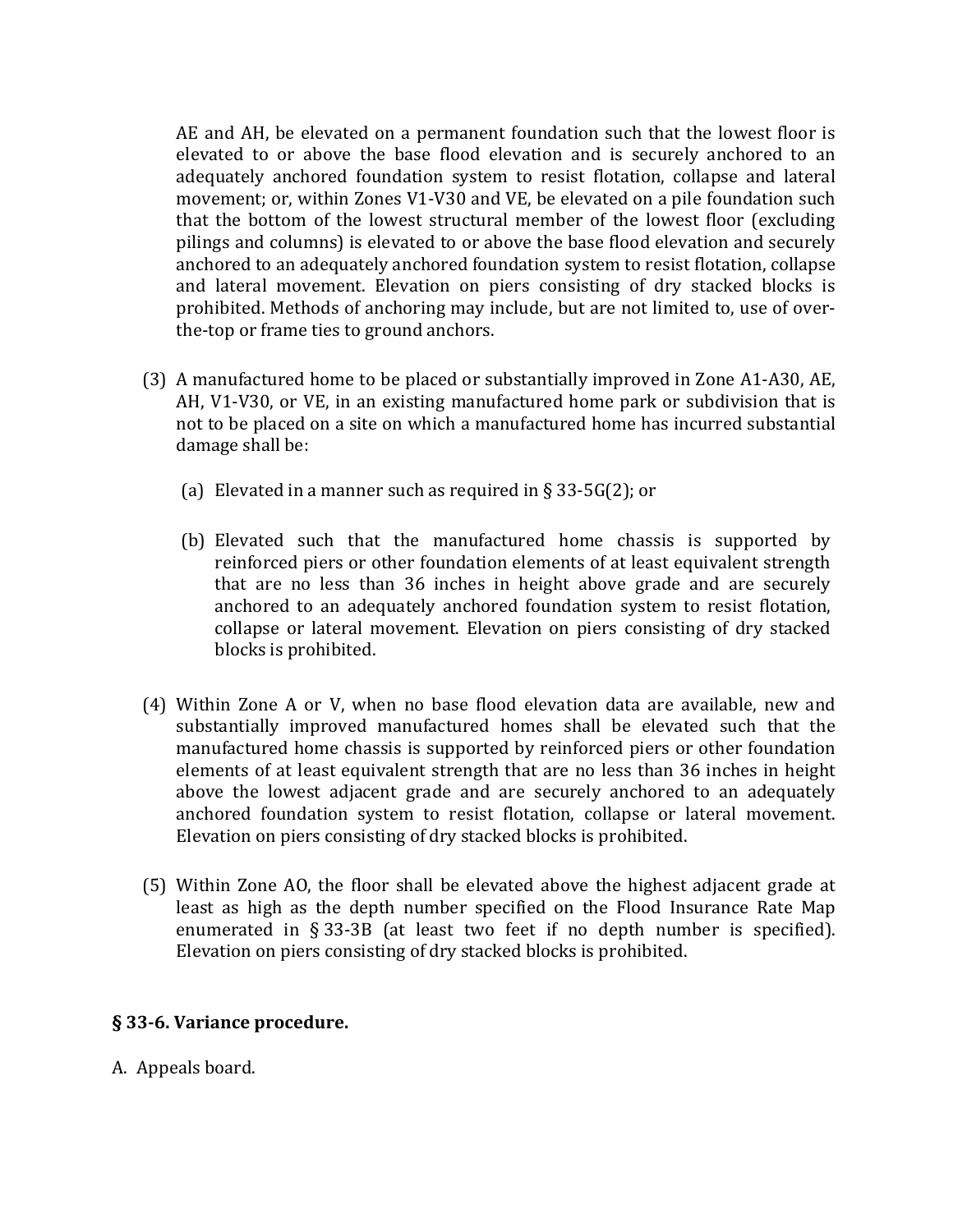- (1) The Board of Zoning Appeals, as established by the Town of Brookhaven, shall hear and decide appeals and requests for variances from the requirements of this chapter.
- (2) The Board of Zoning Appeals shall hear and decide appeals when it is alleged there is an error in any requirement, decision, or determination made by the local administrator in the enforcement or administration of this chapter.
- (3) Those aggrieved by the decision of the Board of Zoning Appeals may appeal such decision to the Supreme Court pursuant to Article 78 of the Civil Practice Law and Rules.
- (4) In passing upon such applications, the Board of Zoning Appeals shall consider all technical evaluations, all relevant factors, standards specified in other sections of this chapter and:
	- (a) The danger that materials may be swept onto other lands to the injury of others;
	- (b) The danger to life and property due to flooding or erosion damage;
	- (c) The susceptibility of the proposed facility and its contents to flood damage and the effect of such damage on the individual owner;
	- (d) The importance of the services provided by the proposed facility to the community;
	- (e) The necessity to the facility of a waterfront location, where applicable;
	- (f) The availability of alternative locations for the proposed use which are not subject to flooding or erosion damage;
	- (g) The compatibility of the proposed use with existing and anticipated development;
	- (h) The relationship of the proposed use to the comprehensive plan and floodplain management program of that area;
	- (i) The safety of access to the property in times of flood for ordinary and emergency vehicles;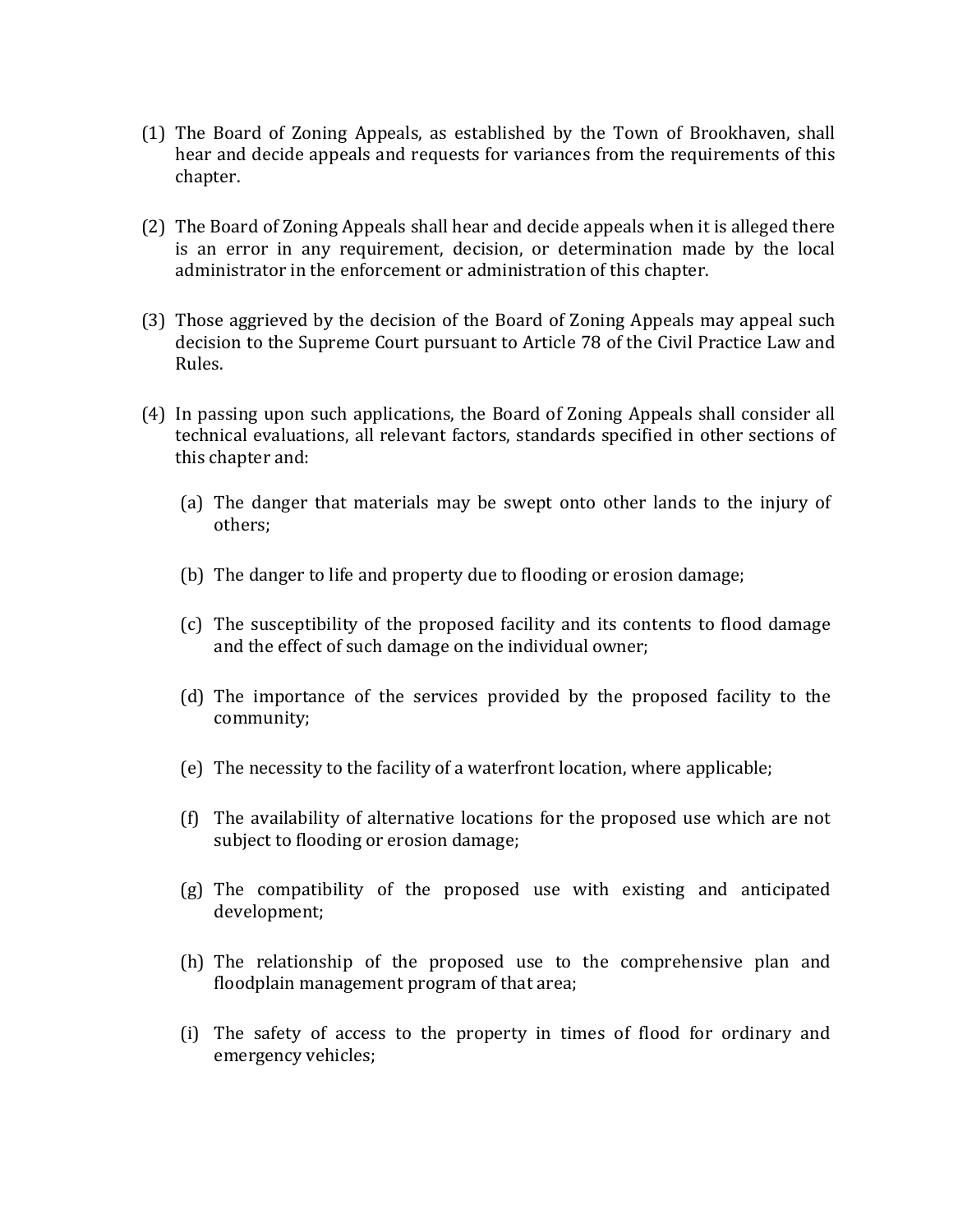- (j) The costs to local governments and the dangers associated with conducting search and rescue operations during periods of flooding;
- (k) The expected heights, velocity, duration, rate of rise and sediment transport of the floodwaters and the effects of wave action, if applicable, expected at the site; and
- (l) The costs of providing governmental services during and after flood conditions, including search and rescue operations, maintenance and repair of public utilities and facilities such as sewer, gas, electrical, and water systems and streets and bridges.
- (5) Upon consideration of the factors of  $\S 33-6A(4)$  and the purposes of this chapter, the Zoning Board of Appeals may attach such conditions to the granting of variances as it deems necessary to further the purposes of this chapter.
- (6) The local administrator shall maintain the records of all appeal actions including technical information and report any variances to the Federal Emergency Management Agency upon request.
- B. Conditions for variances.
	- (1) Generally, variances may be issued for new construction and substantial improvements to be erected on a lot of one-half acre or less in size contiguous to and surrounded by lots with existing structures constructed below the base flood level, providing Subsections A(4)(a) through (l) in § 33-6 have been fully considered. As the lot size increases beyond the one-half acre, the technical justification required for issuing the variance increases.
	- (2) Variances may be issued for the repair or rehabilitation of historic structures upon determination that:
		- (a) The proposed repair or rehabilitation will not preclude the structure's continued designation as an historic structure.
		- (b) The variance is the minimum necessary to preserve the historic character and design of the structure.
	- (3) Variances may be issued by a community for new construction and substantial improvements and for other development necessary for the conduct of a functionally dependent use, provided that: